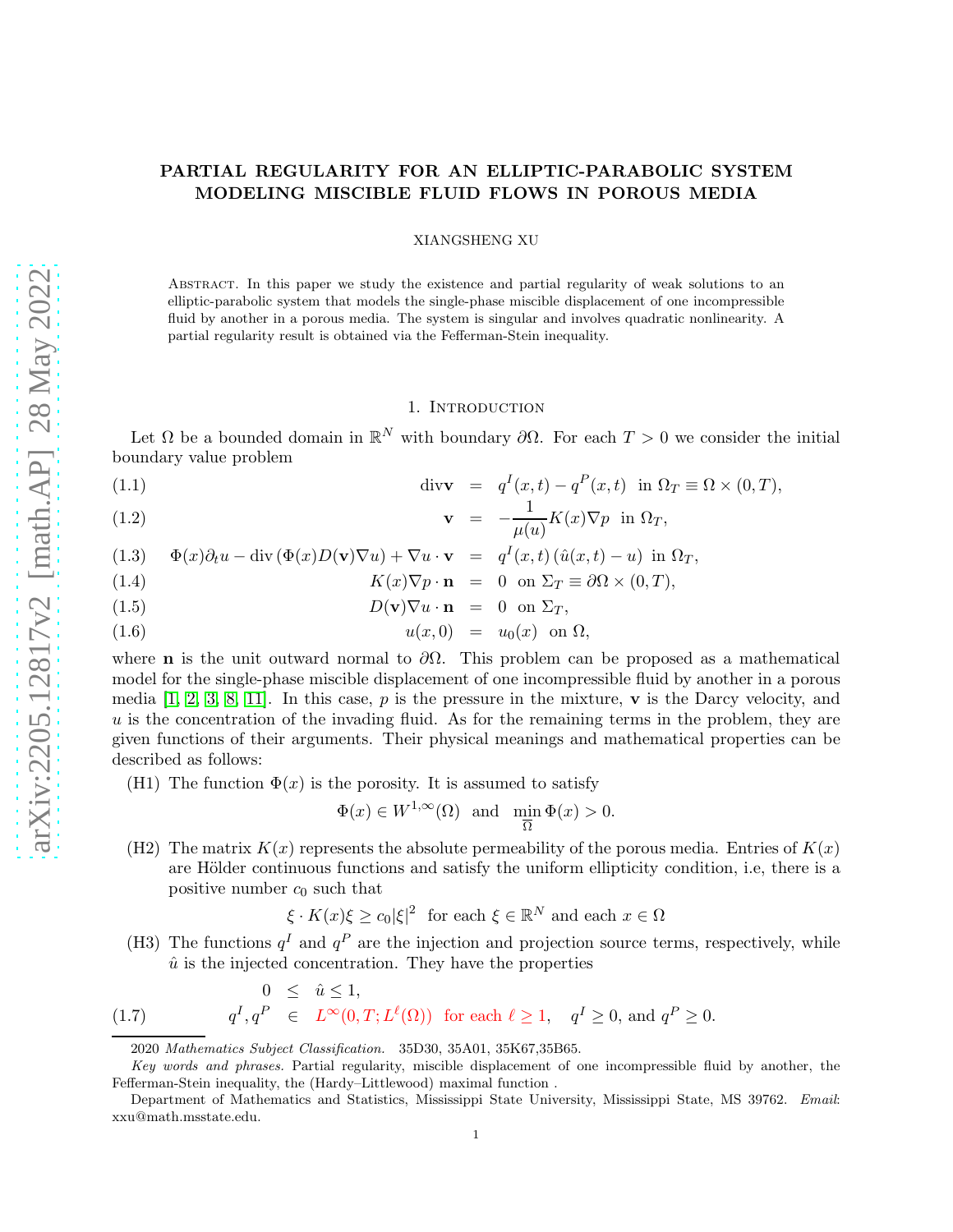In view of  $(1.1)$  and  $(1.4)$ , we must have the consistence condition

<span id="page-1-2"></span>
$$
\int_{\Omega} (q^I - q^P) dx = 0.
$$

(H4) The matrix  $D(\mathbf{v})$  is given by

(1.8)  
\n
$$
D(\mathbf{v}) = mI + |\mathbf{v}| \left( \frac{b\mathbf{v} \otimes \mathbf{v}}{|\mathbf{v}|^2} + a \left( I - \frac{\mathbf{v} \otimes \mathbf{v}}{|\mathbf{v}|^2} \right) \right)
$$
\n
$$
= (m + a|\mathbf{v}|)I + (b - a)\frac{\mathbf{v} \otimes \mathbf{v}}{|\mathbf{v}|},
$$

where  $\mathbf{v} \otimes \mathbf{v} = \mathbf{v}\mathbf{v}^T$ , *I* is the  $N \times N$  identity matrix, and

 $m > 0, \, b > a > 0.$ 

The product  $\Phi(x)D(v)$  is the so-called hydrodynamic dispersion tensor. It is not difficult to check that  $D(x)$  is a Lipschitz function of x. Moreover, we can easily verify

(1.9) 
$$
(a|\mathbf{v}| + m)|\xi|^2 \le D(\mathbf{v})\xi \cdot \xi \le (b|\mathbf{v}| + m)|\xi|^2 \text{ for each } \xi \in \mathbb{R}^N.
$$

<span id="page-1-1"></span>Thus, equation [\(1.3\)](#page-0-0) is singular on the set where  $|\mathbf{v}|$  is infinity. This constitutes the main difficulty in our mathematical analysis.

(H5) The function  $\mu(u)$  is the viscosity, which can be assumed to satisfy

$$
\mu(u) \ge \frac{1}{\lambda}, \quad \mu'(u) \le \lambda \text{ for some } \lambda > 1.
$$

An example of  $\mu(u)$  can be found in [\[3\]](#page-20-2).

(H6)  $u_0(x) \in W^{1,2}(\Omega) \cap C^{\alpha}(\overline{\Omega})$  for some  $\alpha \in (0,1)$ . Furthermore,  $0 \le u_0 \le 1$ .

**Definition 1.1.** Let  $(H1)-(H6)$  hold. We say  $(p, u)$  is a weak solution to  $(1.1)-(1.6)$  $(1.1)-(1.6)$  $(1.1)-(1.6)$  if:

- $(D1)$   $u \in L^2(0,T;W^{1,2}(\Omega))$  with  $0 \le u \le 1$ ,  $p \in L^{\infty}(0,T;W^{1,2}(\Omega))$  with  $\int_{\Omega} p dx = 0$ , and  $\sqrt{1+|{\bf v}|}\nabla u \in L^2(\Omega_T)$ , where **v** is given as in [\(1.2\)](#page-0-0);
- (D2) *There hold*

$$
-\int_{\Omega_T} \mathbf{v} \cdot \nabla \theta dx dt = \int_{\Omega_T} (q^I - q^P) \theta dx dt \text{ for each } \theta \in L^2(0, T; W^{1,2}(\Omega)), \text{ and}
$$

$$
-\int_{\Omega_T} \Phi(x) u \partial_t \zeta dx dt + \int_{\Omega_T} \Phi(x) D(\mathbf{v}) \nabla u \cdot \nabla \zeta dx dt + \int_{\Omega_T} \nabla u \cdot \mathbf{v} \zeta dx dt
$$

$$
= \int_{\Omega_T} q^I(\hat{u} - u) dx dt + \int_{\Omega} u_0(x) \zeta(x, 0) dx \text{ for each } \zeta \in C^\infty(\overline{\Omega_T}) \text{ with } \zeta(x, T) = 0.
$$

We can easily deduce from [\(1.1\)](#page-0-0) and [\(1.4\)](#page-0-0) that

<span id="page-1-0"></span>
$$
\int_{\Omega} \nabla u \cdot \mathbf{v} \zeta dx = -\int_{\Omega} u \text{div}\mathbf{v} \zeta dx - \int_{\Omega} u \mathbf{v} \cdot \nabla \zeta dx
$$
\n
$$
= -\int_{\Omega} u(q^I - q^P) \zeta dx - \int_{\Omega} u \mathbf{v} \cdot \nabla \zeta dx \text{ for a.e. } t \in (0, T).
$$

We will repeatedly make use of this fact.

Problems of this type have attracted a lot of attention. The first existence theorem for  $(1.1)$ - $(1.6)$  was established in [\[11\]](#page-20-4) for the case  $N = 2$ . This result was later generalized by Chen and Ewing [\[3\]](#page-20-2) to the three dimensional case and with gravity effects and various boundary conditions. Amirat and Ziani [\[1\]](#page-20-0) studied the asymptotic behavior of the weak solution as m goes to 0 and they proved an existence assertion when  $m = 0$  and  $N = 2$ , or 3. Existence with measure data was considered in [\[9\]](#page-20-5). In this paper, we will construct a weak solution without any restrictions on the space dimensions. Then we turn our attention to the regularity properties of weak solutions.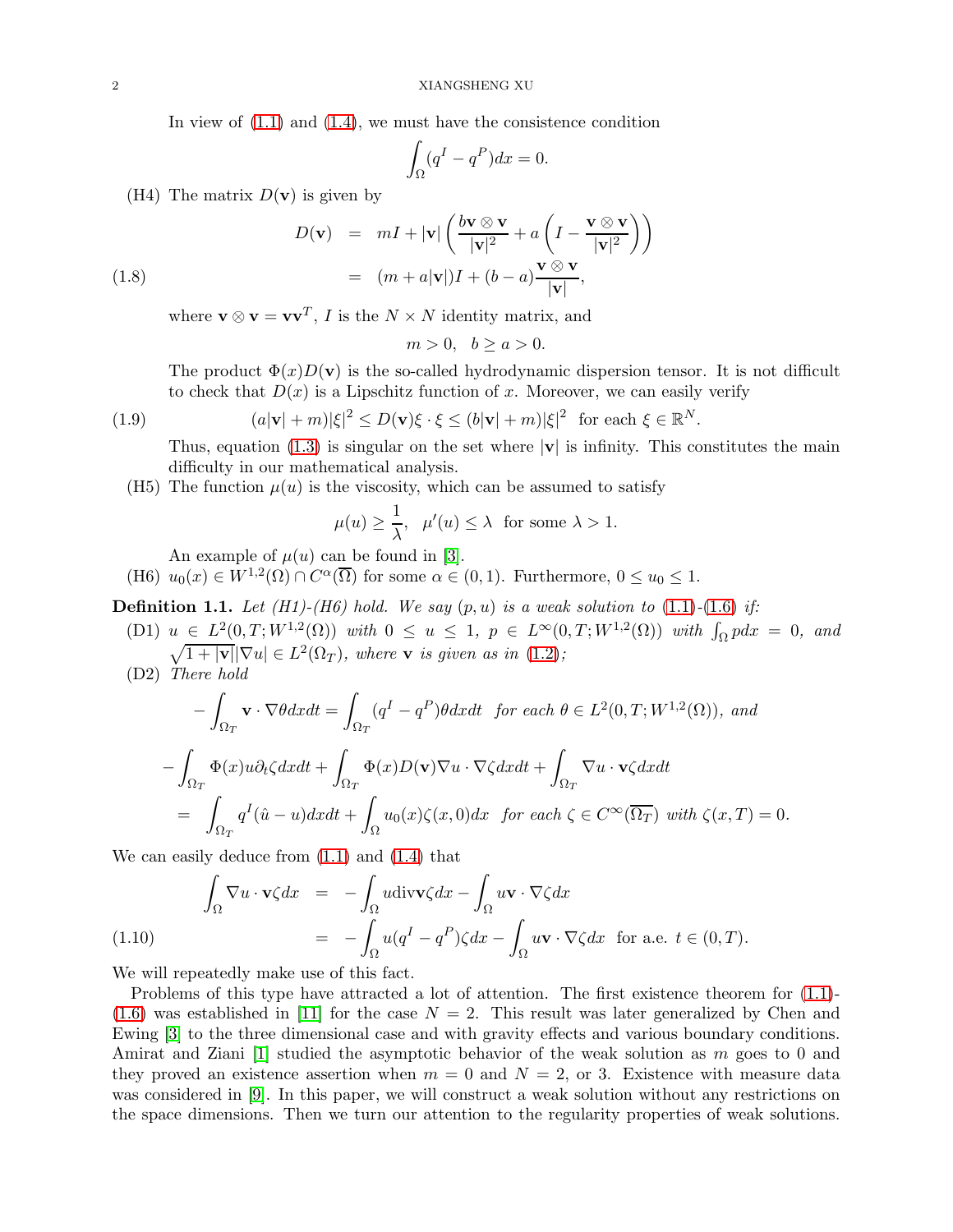As we mentioned earlier, equation [\(1.3\)](#page-0-0) is singular when  $|\mathbf{v}|$  is infinity. Moreover, the diffusive coefficients there depend on  $\nabla p$ . Thus, cross-diffusion takes place. The quadratic nonlinear term  $\nabla p \cdot \nabla u$  is also present in the equation. In general, we cannot expect  $|\nabla p|, |\nabla u|$  to be bounded. We develop a partial regularity theorem. Before we present our result, we introduce some notions. For  $x_0 \in \mathbb{R}^N, t_0 > 0, z_0 = (x_0, t_0), r > 0$ , we define

$$
B_r(x_0) = \{y \in \mathbb{R}^N : |y - x_0| < r\}, \quad Q_r(z_0) = B_r(x_0) \times \left(t_0 - \frac{1}{2}r^2, t_0 + \frac{1}{2}r^2\right).
$$

We say  $z_0 \in \Omega_T$  is a regular point for the weak solution  $(p, u)$  if for each  $\ell > 1$  there is a  $r > 0$  such that

$$
(1.11) \t |\nabla p| \in L^{\ell}(Q_r(z_0)).
$$

If  $z_0$  is not a regular point, then we say it is a singular point.

**Theorem 1.2** (Main theorem). Let (H1)-(H6) hold. Assume that  $\partial\Omega$  is  $C^{1,1}$ . Then there is a weak *solution*  $(p, u)$  *to* [\(1.1\)](#page-0-0)*-*[\(1.6\)](#page-0-0)*.* If, in addition,  $N = 2, 3$ , or 4, then  $z_0 = (x_0, t_0) \in \Omega_T$  *is a regular point whenever it satisfies*

(1.12) 
$$
\limsup_{\rho \to 0} \sup_{t_0 - \frac{1}{2}\rho^2 \le t \le t_0 + \frac{1}{2}\rho^2} \mathop{f}_{B_{\rho}(x_0)} |\nabla p|^2 dx < \infty.
$$

*Here and in what follows*  $\sup_E f$  *means* ess  $\sup_E f$  *for any measurable function* f *defined on measurable set* E *and*

<span id="page-2-1"></span><span id="page-2-0"></span>
$$
\oint_{B_r(x_0)} f(x)dx = \frac{1}{|B_r(x_0)|} \int_{B_r(x_0)} f(x)dx.
$$

Since [\(1.12\)](#page-2-0) holds a.e. on  $\Omega_T$ , our result implies that the singular set is discrete in the sense that it does not have any interior points.

There have been many papers that deal with results like [\(1.11\)](#page-2-1). See [\[7\]](#page-20-6) and the references therein. However, our situation here does not seem to fit into frameworks in [\[6,](#page-20-7) [7\]](#page-20-6). Instead, we employ an idea from [\[18\]](#page-20-8), which is based upon the the Fefferman-Stein inequality [\[17\]](#page-20-9). To introduce the inequality, let f be a locally integrable function defined on  $\mathbb{R}^N$ . The sharp function  $f^{\#}$ , associated to  $f$ , is defined by

$$
f^{\#}(x) = \sup_{x \in B_R(y), R > 0} \mathop{\text{f}}_{R(y)} |f(\xi) - (f)_{y,R}| d\xi,
$$

where

<span id="page-2-2"></span>
$$
(f)_{y,R} = \mathop{f}_{B_R(y)} f(\xi) d\xi.
$$

If  $f \in L^{\ell}(\mathbb{R}^N)$ , with  $1 < \ell < \infty$ , then the following inequality holds:

(1.13) 
$$
||f||_{\ell, \mathbb{R}^N} \leq c(\ell) ||f^{\#}||_{\ell, \mathbb{R}^N}.
$$

This inequality is often called the Fefferman-Stein inequality. Its proof can be found in ([\[17\]](#page-20-9), p.148). We also need to consider the (Hardy–Littlewood) maximal function of f, denoted by  $M(f)$ . It is defined to be

<span id="page-2-3"></span>
$$
M(f)(x) = \sup_{r>0} \int_{B_r(x)} |f(y)| dy.
$$

The well known Hardy–Littlewood maximal inequality asserts that for each  $\ell \in (1,\infty]$  there is a positive number  $c = c(\ell)$  such that

(1.14) 
$$
||M(f)||_{\ell, \mathbb{R}^N} \leq c||f||_{\ell, \mathbb{R}^N} \text{ for each } f \in L^{\ell}(\mathbb{R}^N).
$$

This paper is organized as follows. In Section 2 we present an approximation scheme for [\(1.1\)](#page-0-0)- [\(1.6\)](#page-0-0), by which an existence assertion is established. Section 3 is devoted to the proof of partial regularity.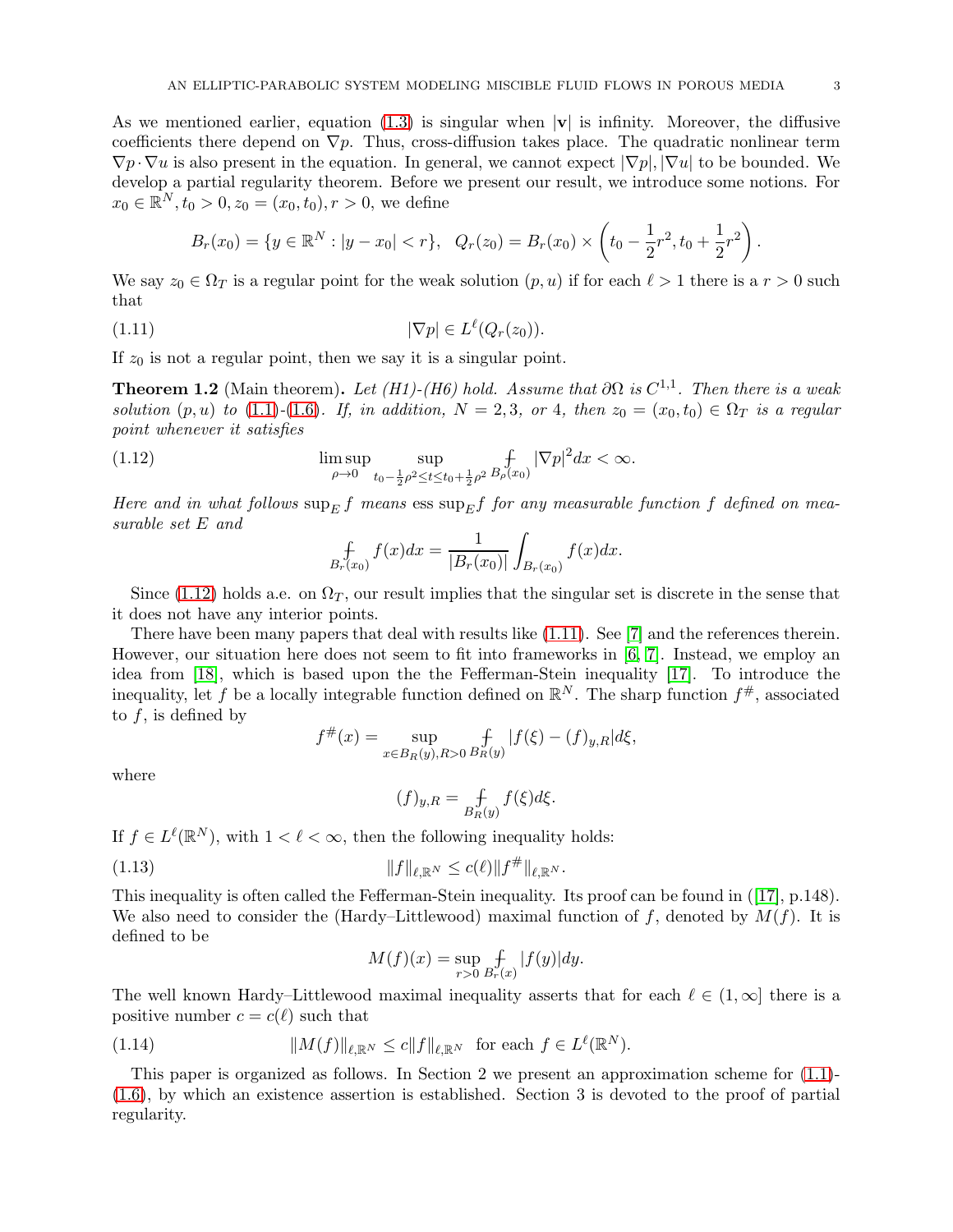After this study was essentially completed, it came to our attention [\[4\]](#page-20-10), which also investigated regularity of a problem similar to ours. Unfortunately, Lemma 2 in [\[4\]](#page-20-10) does not seem to be correct.

### 2. Existence

In this section, we first design an approximation scheme. Then an existence assertion is established for the approximate problems. At the end of the section, we justify passing to the limit in the approximate problems to obtain a weak solution to  $(1.1)-(1.6)$  $(1.1)-(1.6)$ .

To remove the possible singularity in [\(1.3\)](#page-0-0), we introduce the function

$$
\eta_k(s) = \begin{cases} k & \text{if } s > k, \\ s & \text{if } s \leq k, \end{cases} k = 1, 2, \cdots.
$$

Then we approximate  $D(x)$  by

<span id="page-3-0"></span>
$$
D_k(x) = (a\eta_k(|x|) + m)I + (b - a)\eta_k(|x|)\frac{x \otimes x}{|x|^2}, \quad x \in \mathbb{R}^N.
$$

Obviously,  $D_k(x)$  is a Lipschitz function of x. Moreover,

$$
(2.1) \t m|\xi|^2 \le D_k(x)\xi \cdot \xi = (a\eta_k(|x|) + m)|\xi|^2 + (b - a)\eta_k(|x|)\frac{(x \cdot \xi)^2}{|x|^2} \le (b\eta_k(|x|) + m)|\xi|^2
$$

for each  $\xi \in \mathbb{R}^N$ . We form our approximate problems as follows:

(2.2) 
$$
\operatorname{div} \mathbf{v} = q^I - q^P \text{ in } \Omega_T,
$$

(2.3) 
$$
\mathbf{v} = -\frac{1}{\mu(u)} K(x) \nabla p \text{ in } \Omega_T,
$$

$$
\int_{\Omega} p dx = 0,
$$

(2.5) 
$$
\Phi(x)\partial_t u - \text{div}(\Phi(x)D_k(\mathbf{v})\nabla u) + \nabla u \cdot \mathbf{v} = q^I(\hat{u} - u) \text{ in } \Omega_T,
$$

(2.6) 
$$
K(x)\nabla p \cdot \mathbf{n} = 0 \text{ on } \Sigma_T,
$$

(2.7) 
$$
D_k(\mathbf{v})\nabla u \cdot \mathbf{n} = 0 \text{ on } \Sigma_T,
$$

$$
(2.8) \t u(x,0) = u_0(x) \t on \t \Omega,
$$

For each fixed  $k$  [\(2.5\)](#page-3-0) is now uniformly parabolic.

<span id="page-3-3"></span>**Theorem 2.1.** Let (H1)-(H6) hold. Assume that  $\partial\Omega$  is  $C^{1,1}$ . Then there exists a weak solution (p, u) *to* [\(2.2\)](#page-3-0)*-*[\(2.8\)](#page-3-0) *with*

(2.9) 
$$
p \in L^{\infty}(0,T;W^{1,\ell}(\Omega))
$$
 for each  $\ell > 1$  and  $u \in C^{\beta,\frac{\beta}{2}}(\overline{\Omega_T})$  for some  $\beta \in (0,1)$ .

*Proof.* A weak solution will be obtained via the Leray-Schauder fixed point theorem ([\[13\]](#page-20-11), p.280). To this end, we define an operator  $\mathbb T$  from  $C(\overline{\Omega_T})$  into itself as follows: Let  $u \in C(\overline{\Omega_T})$  be given. For each  $t \in [0, T]$  we solve the elliptic boundary value problem

<span id="page-3-1"></span>(2.10) 
$$
-\text{div}\left(\frac{1}{\mu(u)}K(x)\nabla p\right) = q^I - q^P \text{ in } \Omega,
$$

(2.11) 
$$
K(x)\nabla p \cdot \mathbf{n} = 0 \text{ on } \partial \Omega,
$$

$$
\int_{\Omega} p dx = 0.
$$

The existence of a unique weak solution p in  $W^{1,2}(\Omega)$  to the above problem is standard. Since the elliptic coefficients in [\(2.10\)](#page-3-1) are continuous, we easily infer from [\[6\]](#page-20-7) that for each  $\ell > \frac{N}{N-1}$  there is a positive number c such that

<span id="page-3-2"></span>(2.13) 
$$
\|\nabla p\|_{\ell,\Omega} \leq c \|q^I - q^P\|_{\frac{N\ell}{\ell+N},\Omega}.
$$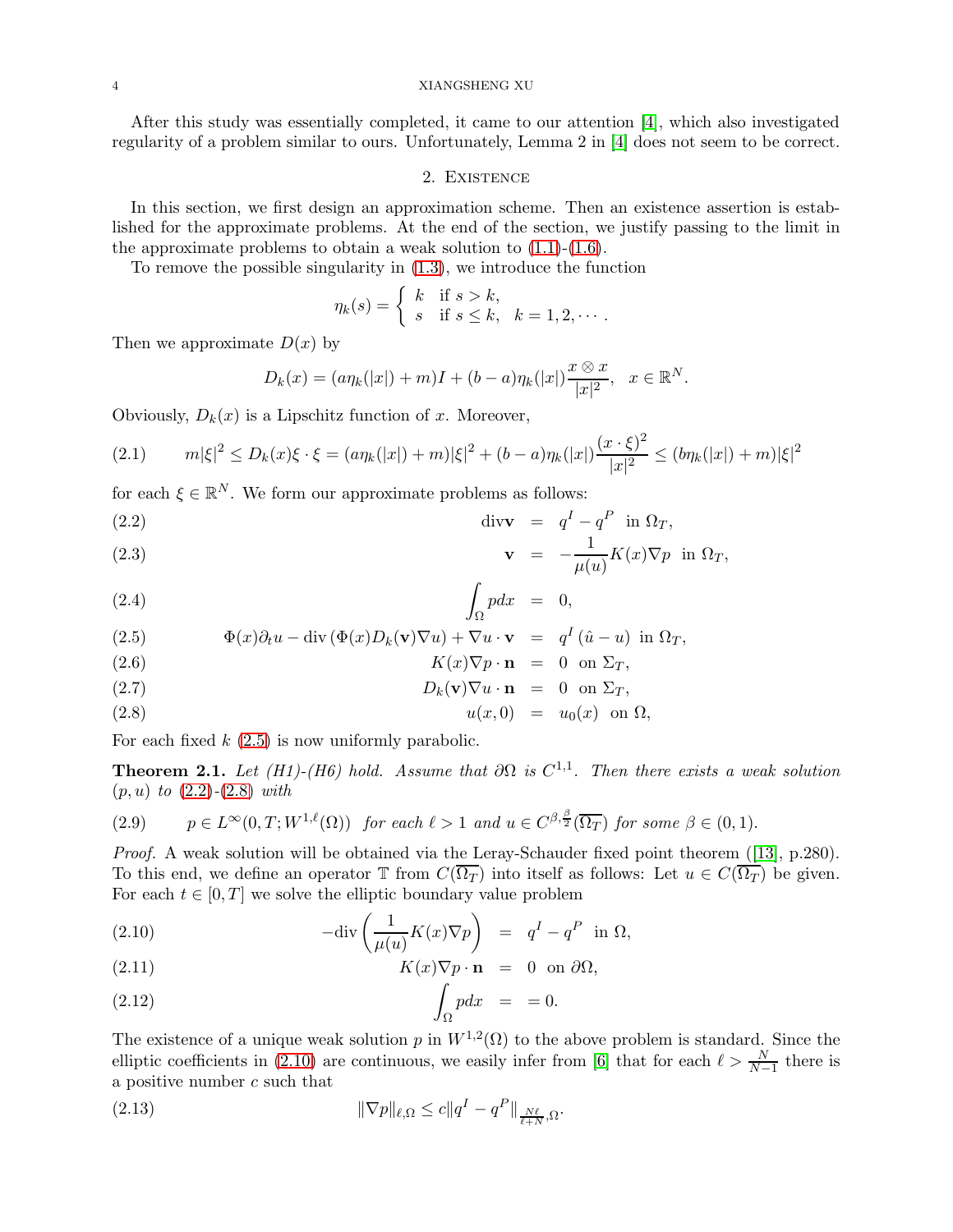Define  $\bf{v}$  as in [\(2.3\)](#page-3-0). Consider the problem

<span id="page-4-0"></span>(2.14) 
$$
\Phi(x)\partial_t\varphi - \text{div}(\Phi(x)D_k(\mathbf{v})\nabla\varphi - \varphi\mathbf{v}) + q^P\varphi = q^I\hat{u} \text{ in } \Omega_T,
$$

(2.15) 
$$
D_k(\mathbf{v})\nabla\varphi\cdot\mathbf{n} = 0 \text{ on } \Sigma_T,
$$

$$
\varphi(x,0) = u_0(x) \text{ on } \Omega
$$

Note that by virtue of  $(1.10)$  we see that  $(2.14)$  is equivalent to  $(2.5)$ .

<span id="page-4-6"></span>**Claim 2.2.** *There existence a unique weak solution*  $\varphi$  *to the preceding problem in the space*  $C^{\beta,\frac{\beta}{2}}(\overline{\Omega_T}) \cap L^2(0,T;W^{1,2}(\Omega))$  for some  $\beta \in (0,1)$ *. Moreover*,

<span id="page-4-3"></span>
$$
(2.17) \t\t 0 \le \varphi \le 1.
$$

*Proof of the claim.* Since we have  $(2.13)$ , the existence part can be inferred from the classical results in [\[14\]](#page-20-12). As for the uniqueness, it is enough for us to show that the only solution to the problem

<span id="page-4-1"></span>(2.18) 
$$
\Phi(x)\partial_t\varphi - \mathrm{div}(\Phi(x)D_k(\mathbf{v})\nabla\varphi - \varphi\mathbf{v}) + q^P\varphi = 0 \text{ in } \Omega_T,
$$

(2.19) 
$$
D_k(\mathbf{v}) \nabla \varphi \cdot \mathbf{n} = 0 \text{ on } \Sigma_T,
$$

$$
\varphi(x,0) = 0 \text{ on } \Omega
$$

is the trivial solution 0. To this end, we use  $\varphi$  as a test function in [\(2.18\)](#page-4-1) to derive

<span id="page-4-2"></span>(2.21) 
$$
\frac{1}{2}\frac{d}{dt}\int_{\Omega}\Phi(x)\varphi^{2}dx+\int_{\Omega}\Phi(x)D_{k}(\mathbf{v})\nabla\varphi\cdot\nabla\varphi dx-\int_{\Omega}\varphi\nabla\varphi\cdot\mathbf{v}dx+\int_{\Omega}q^{P}\varphi^{2}dx=0.
$$

In view of  $(2.10)$  and  $(2.3)$ , we have

<span id="page-4-4"></span>(2.22) 
$$
-\int_{\Omega} \varphi \nabla \varphi \cdot \mathbf{v} dx = -\frac{1}{2} \int_{\Omega} \nabla \varphi^2 \cdot \mathbf{v} dx = \frac{1}{2} \int_{\Omega} (q^I - q^P) \varphi^2 dx.
$$

Substitute this into [\(2.21\)](#page-4-2) and integrate to derive

$$
\int_{\Omega} \Phi(x)\varphi^2(x,t)dx \le 0.
$$

Thus,  $\varphi \equiv 0$ .

<span id="page-4-5"></span>To establish [\(2.17\)](#page-4-3), we use  $-\varphi^-$  as a test function in [\(2.14\)](#page-4-0) to get

$$
\frac{1}{2}\frac{d}{dt}\int_{\Omega}\Phi(x)(\varphi^{-})^{2}dx + \int_{\Omega}\Phi(x)D_{k}(\mathbf{v})\nabla\varphi^{-}\cdot\nabla\varphi^{-}dx
$$
\n(2.23)\n
$$
-\int_{\Omega}\varphi^{-}\nabla\varphi^{-}\cdot\mathbf{v}dx + \int_{\Omega}q^{P}(\varphi^{-})^{2}dx = -\int_{\Omega}q^{I}\hat{u}\varphi^{-}dx \leq 0.
$$

By a calculation similar to [\(2.22\)](#page-4-4), we have

$$
-\int_{\Omega} \varphi^{-} \nabla \varphi^{-} \cdot \mathbf{v} dx = \frac{1}{2} \int_{\Omega} (q^{I} - q^{P})(\varphi^{-})^{2} dx.
$$

This together with [\(2.23\)](#page-4-5) implies

$$
\int_{\Omega} \Phi(x) (\varphi^{-})^{2} (x, t) dx \leq \int_{\Omega} \Phi(x) (u_{0}^{-})^{2} (x) dx = 0,
$$

from whence follows

$$
\varphi \ge 0 \quad \text{in } \Omega_T.
$$

Set

$$
w=1-\varphi.
$$

We can easily verify that

$$
\Phi(x)\partial_t w - \operatorname{div}\left(\Phi(x)D_k(\mathbf{v})\nabla w - w\mathbf{v}\right) + q^P w = q^I(1 - \hat{u}) \ge 0 \text{ in } \Omega_T.
$$

We can conclude from our earlier argument that  $w \geq 0$ . This completes the proof of the claim.  $\Box$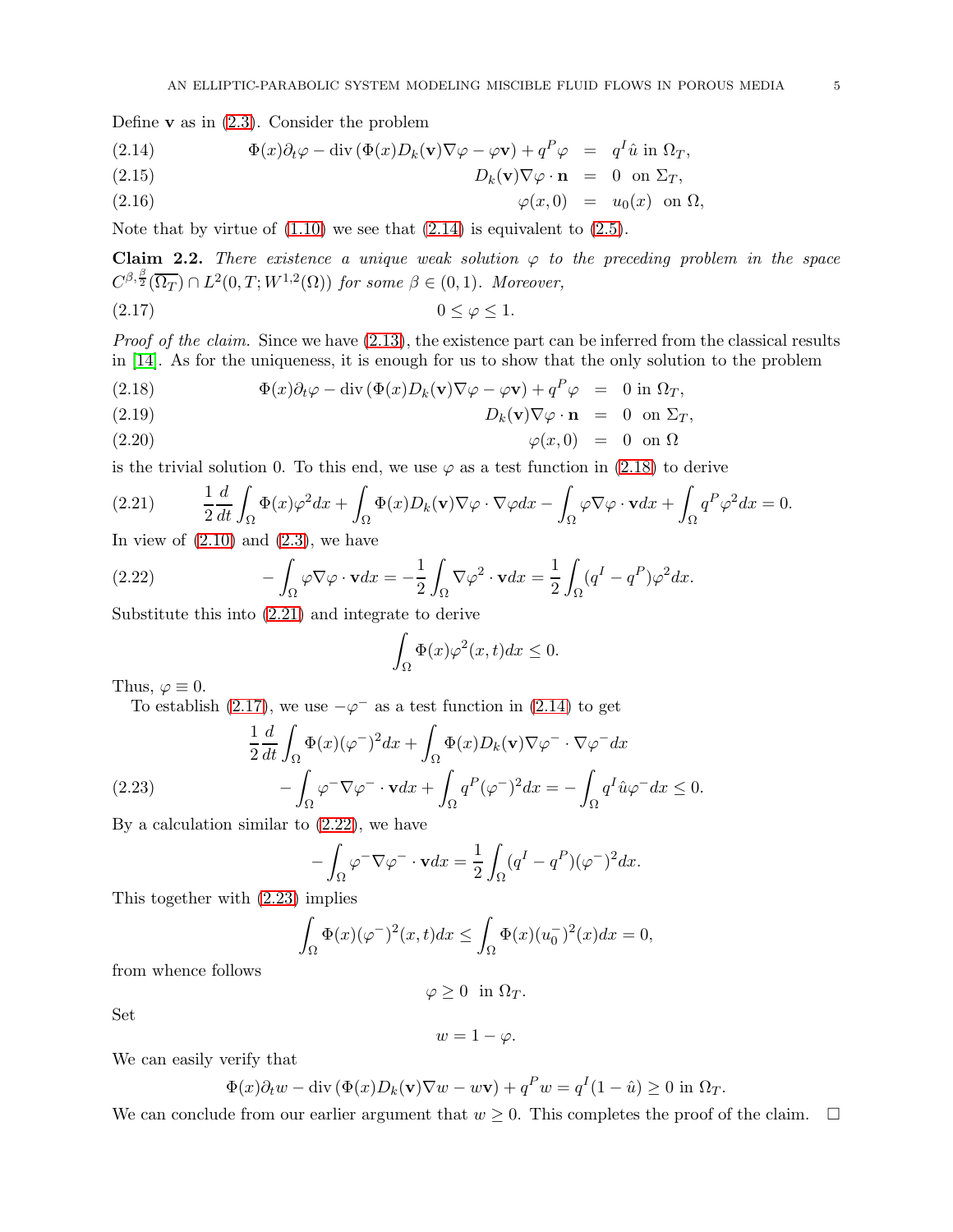We define

$$
\mathbb{T}(u) = \varphi.
$$

By Claim [2.2,](#page-4-6)  $\mathbb{T}$  is well-defined and the range of  $\mathbb{T}$  is a bounded set in  $C^{\beta, \frac{\beta}{2}}(\overline{\Omega_T})$  for some  $\beta \in (0, 1)$ . To see that  $T$  is also continuous, we assume

$$
u_m \to u
$$
 strongly in  $C(\Omega_T)$ .

Replace u by  $u_m$  in [\(2.10\)](#page-3-1)-[\(2.12\)](#page-3-1) and denote the resulting solution by  $p_m$ . Note that

$$
-\text{div}\left(\frac{1}{\mu(u_n)}K(x)\nabla p_n - \frac{1}{\mu(u_m)}K(x)\nabla p_m\right) = 0 \text{ in } \Omega.
$$

Use  $p_n - p_m$  as a test function in the above equation to derive

<span id="page-5-3"></span>
$$
\int_{\Omega} \frac{1}{\mu(u_n)} K(x) \nabla (p_n - p_m) \cdot \nabla (p_n - p_m) dx
$$
  
= 
$$
\int_{\Omega} \left( \frac{1}{\mu(u_m)} - \frac{1}{\mu(u_n)} \right) K(x) \nabla p_m \cdot \nabla (p_n - p_m) dx.
$$

This combined with (H2) and (H5) implies

(2.24) 
$$
\sup_{0 \le t \le T} \int_{\Omega} |\nabla (p_n - p_m)|^2 dx \le c \|u_n - u_m\|_{\infty, \Omega_T}.
$$

Here and in what follows the letter  $c$  denotes a positive number depending only on the given data. Let  $\varphi_m = \mathbb{T}(u_m)$ . That is,

<span id="page-5-0"></span>(2.25) 
$$
\Phi(x)\partial_t\varphi_m - \text{div}(\Phi(x)D_k(\mathbf{v}_m)\nabla\varphi_m - \varphi_m\mathbf{v}_m) + q^P\varphi_m = q^I\hat{u} \text{ in } \Omega_T,
$$

(2.26) 
$$
D_k(\mathbf{v}_m)\nabla\varphi_m \cdot \mathbf{n} = 0 \text{ on } \Sigma_T,
$$

$$
\varphi_m(x,0) = u_0(x) \text{ on } \Omega,
$$

where

$$
\mathbf{v}_m = -\frac{1}{\mu(u_m)}K(x)\nabla p_m.
$$

We infer from [\(2.13\)](#page-3-2) and Claim [2.2](#page-4-6) that

(2.28)  ${v_m}$  is bounded in  $L^{\infty}(0,T;W^{1,\ell}(\Omega))$  for each  $\ell \geq 1$ ,

(2.29) 
$$
\{\varphi_m\} \text{ is bounded in } C^{\beta,\frac{\beta}{2}}(\overline{\Omega_T}) \cap L^2(0,T;W^{1,2}(\Omega)) \text{ for some } \beta \in (0,1).
$$

We can pass to the limit in  $(2.25)-(2.27)$  $(2.25)-(2.27)$  at least along a subsequence. The whole sequence also converges due to the uniqueness assertion in Claim [2.2.](#page-4-6)

We still need to show that there is a positive number  $c$  such that

$$
\max_{\Omega_T} |u| \le c
$$

for all  $u \in C(\overline{\Omega_T})$  and all  $\sigma \in (0,1)$  satisfying  $u = \sigma \mathbb{T}(u)$ . This is an easy consequence of Claim 2.2. The proof of Theorem 2.1 is complete. [2.2.](#page-4-6) The proof of Theorem [2.1](#page-3-3) is complete.

*Proof of the existence part of the main theorem.* Denote by  $(p_k, u_k)$  the solution to  $(2.2)$ - $(2.8)$ . The challenge here is that we no longer have [\(2.13\)](#page-3-2) and [\(2.5\)](#page-3-0) is not uniformly parabolic. We easily have

<span id="page-5-2"></span><span id="page-5-1"></span>
$$
\|\nabla p_k\|_{2,\Omega} \le c \|q^I - q^P\|_{2,\Omega}, \quad \|p_k\|_{\infty,\Omega} \le c \|q^I - q^P\|_{\ell,\Omega} \text{ for } \ell > \frac{N}{2}
$$

.

Moreover, a result of [\[15\]](#page-20-13) asserts that there is a  $s > 2$  such that

(2.30) 
$$
\|\nabla p_k\|_{s,\Omega} \le c \|q^I - q^P\|_{\frac{Ns}{N+s},\Omega}.
$$

As for  $\{u_k\}$ , we have from Claim [2.2](#page-4-6) that

$$
(2.31) \t\t\t 0 \le u_k \le 1 \t\t \text{in} \ \Omega_T.
$$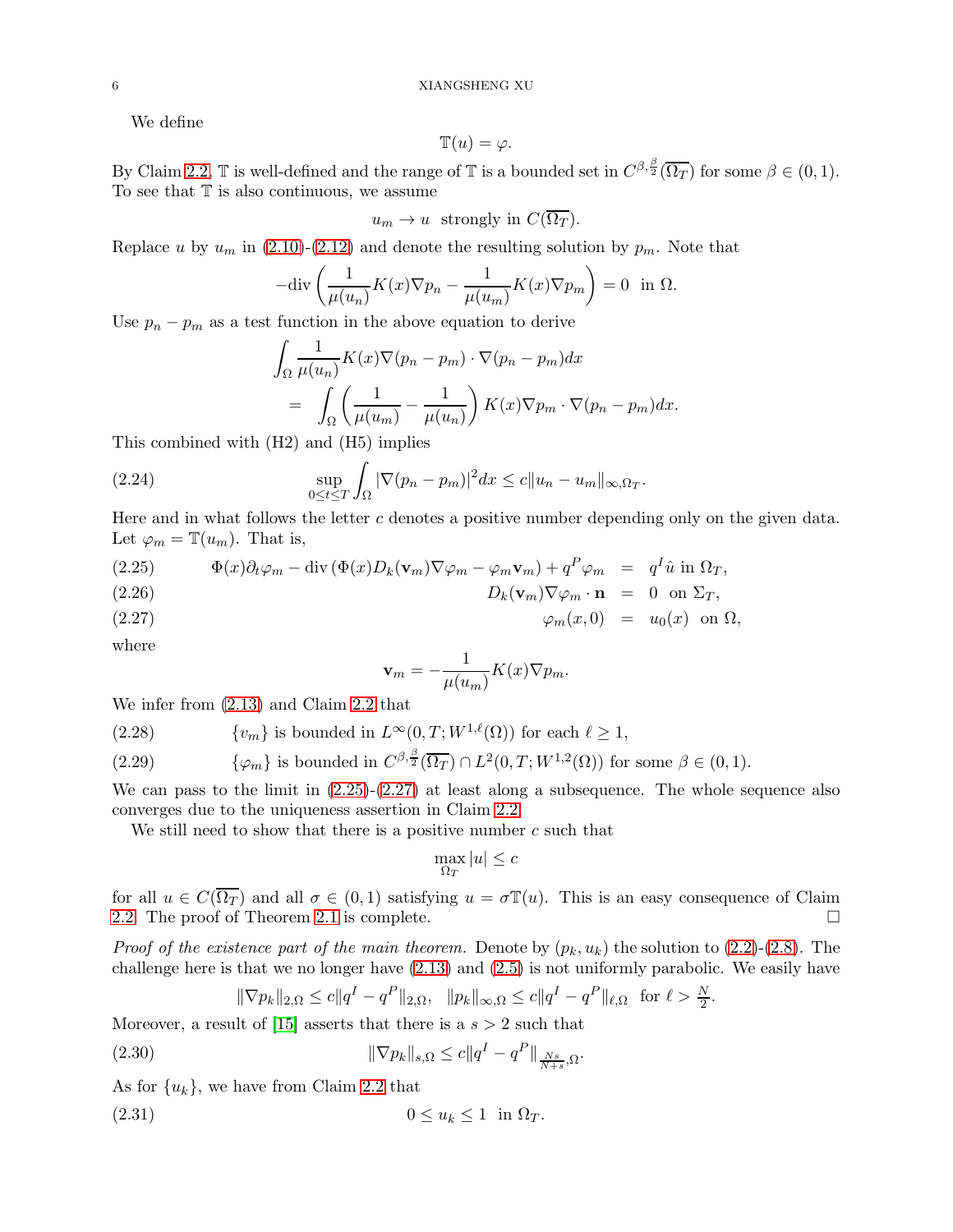Use  $u_k$  as a test function in  $(2.5)$  to derive

(2.32) 
$$
\frac{1}{2} \frac{d}{dt} \int_{\Omega} \Phi(x) u_k^2 dx + \int_{\Omega} \Phi(x) D(\mathbf{v}_k) \nabla u_k \cdot \nabla u_k dx + \int_{\Omega} u_k \nabla u_k \cdot \mathbf{v}_k dx + \int_{\Omega} q^T u_k^2 dx = \int_{\Omega} q^T \hat{u} dx.
$$

As before, we have

<span id="page-6-3"></span><span id="page-6-0"></span>
$$
\int_{\Omega} u_k \nabla u_k \cdot \mathbf{v}_k dx = -\frac{1}{2} \int_{\Omega} u_k^2 (q^I - q^P) dx.
$$

This together with [\(2.32\)](#page-6-0) implies

(2.33) 
$$
\sup_{0\leq t\leq T}\int_{\Omega}\Phi(x)u_k^2dx+\int_{\Omega_T}(1+|\mathbf{v}_k|)|\nabla u_k|^2dxdt\leq c.
$$

Combing this with [\(2.30\)](#page-5-1) yields

(2.34) 
$$
\{(1+|\mathbf{v}_k|)|\nabla u_k|\}\text{ is bounded in } L^{\ell}(\Omega_T)\text{ for some } \ell > 1.
$$

That is,  $\{\partial_t(\Phi(x)u_k)\}\$ is bounded in  $L^{\frac{\ell}{\ell-1}}(0,T;W^{-1,\frac{\ell}{\ell-1}}(\Omega))$ . This enables us to invoke a version of Lions-Aubin [\[16\]](#page-20-14) to obtain

$$
(2.35) \t\t u_k \to u \t a.e. \t on \t \Omega_T
$$

(pass to a subsequence if necessary). It follows from  $(2.31)$  and  $(2.35)$  that

<span id="page-6-2"></span><span id="page-6-1"></span> $u_k \to u$  strongly in  $L^q(\Omega_T)$  for each  $q > 1$ .

We can infer from the proof of [\(2.24\)](#page-5-3) and [\(2.30\)](#page-5-1) that

$$
\int_{\Omega} |\nabla (p_n - p_m)|^2 dx \leq c ||u_n - u_m||_{\frac{s}{s-2},\Omega}.
$$

Recall that  $\int_{\Omega} p_k dx = 0$  for all k. Consequently,

$$
\int_{\Omega} |p_n - p_m|^2 dx \leq c \int_{\Omega} |\nabla (p_n - p_m)|^2 dx.
$$

We may assume

 $p_k \to p$  strongly in  $L^2(0,T;W^{1,2}(\Omega))$  and a.e on  $\Omega_T$ .

In view of  $(2.34)$ ,  $(2.33)$ , and the fact that  $D(x)$  is a Lipschitz function of x, we have

$$
D(\mathbf{v}_k)\nabla u_k \to D(\mathbf{v})\nabla u
$$
 weakly in  $L^{\ell}(\Omega_T)$  for some  $\ell > 1$ .

We are ready to pass to the limit in  $(2.2)-(2.8)$  $(2.2)-(2.8)$ . The proof is complete.

## 3. Partial regularity

In this section we offer the proof of partial regularity in the main theorem. The proof is divided into several lemmas.

<span id="page-6-4"></span>**Lemma 3.1.** *There exist*  $s > 2$  *and*  $c > 0$  *such that* 

$$
\left(\underset{B_{\frac{r}{2}}(x_0)}{f}|\nabla p|^s dx\right)^{\frac{1}{s}} \leq c \left[\left(\underset{B_{r}(x_0)}{f}|\nabla p|^2 dx\right)^{\frac{1}{2}} + r \left(\underset{B_{r}(x_0)}{f} |q^I - q^P|^s dx\right)^{\frac{1}{s}}\right]
$$

*for all balls*  $B_r(x_0)$  *with*  $B_{2r}(x_0) \subset \Omega$ *.* 

By (H2) and (H5), equation [\(2.10\)](#page-3-1) is uniformly elliptic. Lemma [3.1](#page-6-4) is well known for equations of this type. For completeness, we offer a proof here.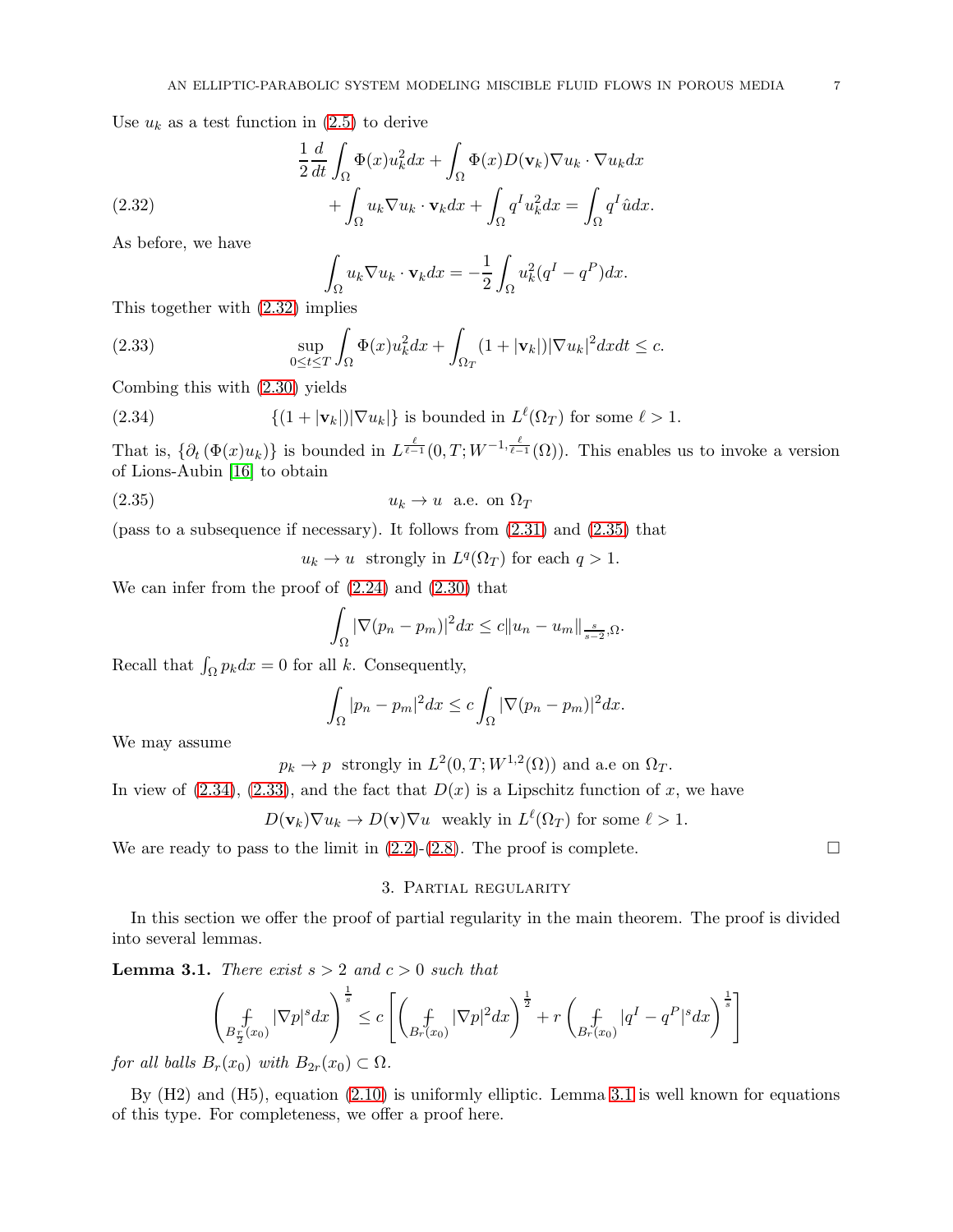*Proof.* Let  $x_0 \in \Omega$  and  $r > 0$  be given as in the lemma. We introduce the change of the space variables

$$
\xi = \frac{x - x_0}{r}
$$

and denote by  $\tilde{p}(\xi, t)$  the composition  $p(x_0+r\xi, t)$ . We can easily verify that  $\tilde{p}$  satisfies the equation

(3.1) 
$$
-\operatorname{div}(J(\xi, t)\nabla \tilde{p}) = r^2 F(\xi, t) \text{ in } B_2(0),
$$

where

<span id="page-7-0"></span>
$$
J(\xi, t) = \frac{1}{\mu(u)} K(x) \Big|_{x = x_0 + r\xi}, \quad F(\xi, t) = (q^I - q^P) \Big|_{x = x_0 + r\xi}.
$$

For each  $y \in B_2(0)$  and  $R > 0$  such that  $B_R(y) \subset B_2(0)$  we pick a function  $\zeta \in C_0^{\infty}(B_R(y))$  with the properties

 $\zeta = 1$  on  $B_{\frac{R}{2}}(y), 0 \le \zeta \le 1$  on  $B_R(y)$ , and  $|\nabla \zeta| \le \frac{c}{R}$  on  $B_R(y)$ .

Use  $\zeta^2(\tilde{p}-\tilde{p}_{y,R})$  as a test function in [\(3.1\)](#page-7-0) and then apply (H2), (H5), and the Sobolev embedding theorem to get

<span id="page-7-1"></span>
$$
\int_{B_R(y)} J \nabla \tilde{p} \cdot \nabla \tilde{p} \zeta^2 d\xi
$$
\n
$$
= -2 \int_{B_R(y)} J \nabla \tilde{p} \cdot \nabla \zeta (\tilde{p} - \tilde{p}_{y,R}) \zeta d\xi + r^2 \int_{B_R(y)} F \zeta^2 (\tilde{p} - \tilde{p}_{y,R}) d\xi
$$
\n
$$
\leq \varepsilon \int_{B_R(y)} \zeta^2 |\nabla \tilde{p}|^2 d\xi + \frac{c}{\varepsilon R^2} \int_{B_R(y)} (\tilde{p} - \tilde{p}_{y,R})^2 d\xi
$$
\n
$$
+ r^2 \|F\|_{\frac{2N}{N+2}, B_R(y)} \|\zeta (\tilde{p} - \tilde{p}_{y,R})\|_{\frac{2N}{N-2}, B_R(y)}{\frac{2N}{N-2}, B_R(y)}
$$
\n
$$
(3.2) \leq 2\varepsilon \int_{B_R(y)} \zeta^2 |\nabla \tilde{p}|^2 d\xi + \left(\frac{c}{\varepsilon R^2} + \frac{c\varepsilon}{R^2}\right) \int_{B_R(y)} (\tilde{p} - \tilde{p}_{y,R})^2 d\xi + \frac{c r^4}{\varepsilon} \|F\|_{\frac{2N}{N+2}, B_R(y)}^2, \quad \varepsilon > 0.
$$

Here we have assumed  $N > 2$ . We will do so whenever we must use the Sobolev embedding theorem. If  $N = 2$ , we just need to do the following modification

$$
\left(\int_{\Omega} |f|^{\ell} dx\right)^{\frac{1}{\ell}} \leq c \left(\left(\int_{\Omega} |\nabla f|^{\frac{2\ell}{\ell+2}} dx\right)^{\frac{\ell+2}{2\ell}} + \left(\int_{\Omega} |f|^{\frac{2\ell}{\ell+2}} dx\right)^{\frac{\ell+2}{2\ell}}\right) \leq c \left(\left(\int_{\Omega} |\nabla f|^2 dx\right)^{\frac{1}{2}} + \left(\int_{\Omega} |f|^2 dx\right)^{\frac{1}{2}}\right) \text{ for each } \ell \geq 2.
$$

Return to our proof. Use (H2) and (H5) again in [\(3.2\)](#page-7-1), choose  $\varepsilon$  suitably small, and take into account Poincaré's inequality on balls  $([10], p.141)$  $([10], p.141)$  $([10], p.141)$  to derive

<span id="page-7-2"></span>
$$
\int_{B_{\frac{R}{2}}(y)} |\nabla \tilde{p}|^2 d\xi \leq \frac{c}{R^2} \int_{B_R(y)} (\tilde{p} - \tilde{p}_{y,R})^2 d\xi + cr^4 ||F||^2_{\frac{2N}{N+2},B_R(y)} \n\leq cR^N \left( \int_{B_R(y)} |\nabla \tilde{p}|^{\frac{2N}{N+2}} d\xi \right)^{\frac{N+2}{N}} + cR^{N+2} \left( \int_{B_R(y)} |r^2 F|^{\frac{2N}{N+2}} d\xi \right)^{\frac{N+2}{N}}.
$$

Set

$$
g = |\nabla \tilde{p}|^{\frac{2N}{N+2}}, \quad f = |r^2 F|^{\frac{2N}{N+2}}.
$$

Then we can write [\(3.3\)](#page-7-2) as

$$
B_{\frac{R}{2}}^{f}(y) \frac{g^{\frac{N+2}{N}}d\xi \le c \left(f_{B_R(y)}^{\ f} g d\xi\right)^{\frac{N+2}{N}} + cR^2 \int_{B_R(y)} f^{\frac{N+2}{N}} d\xi.
$$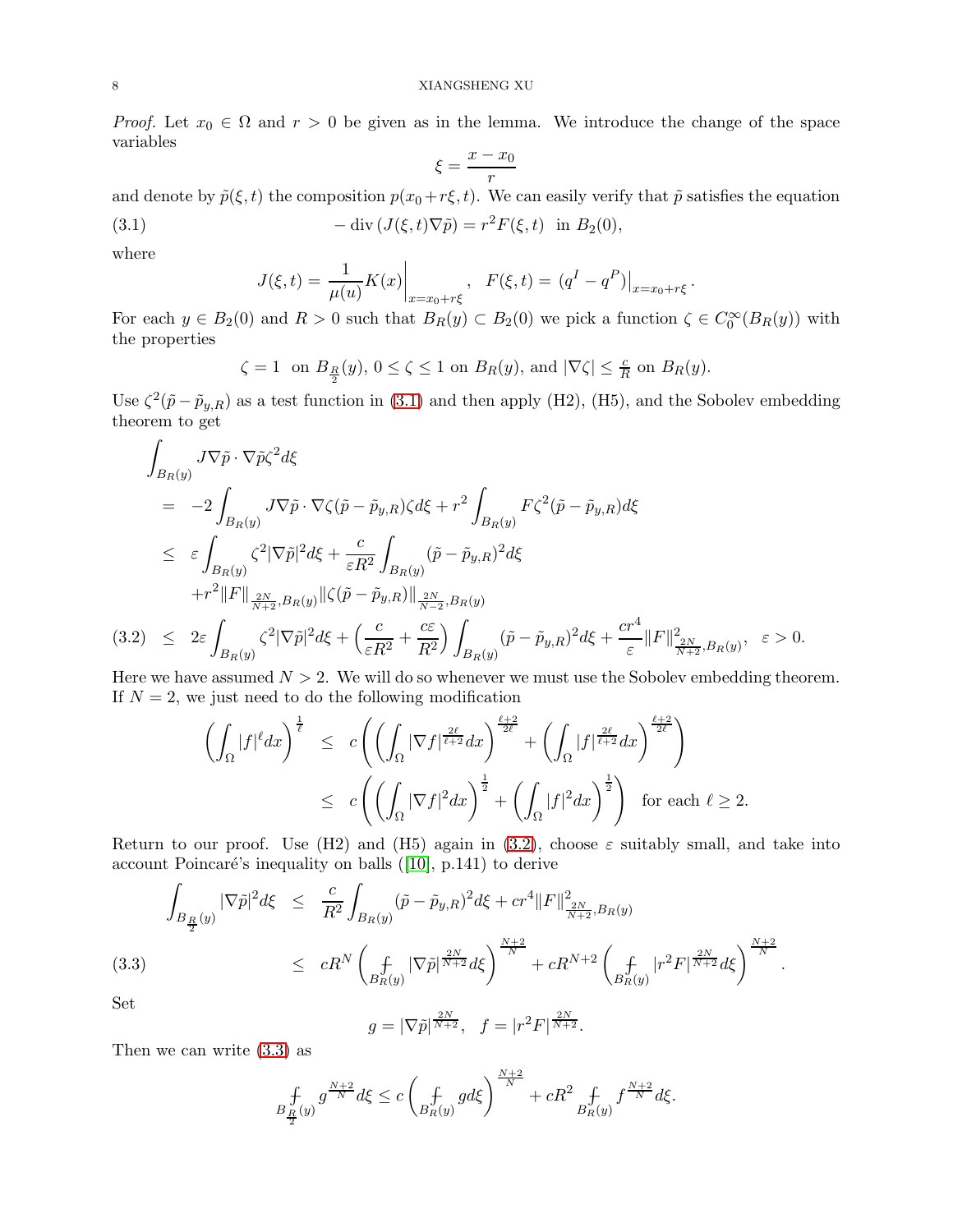Now we are in a position to apply Proposition 1.1 in ([\[12\]](#page-20-16), p.122). Upon doing so, we obtain that there is a  $\ell > \frac{N+2}{N}$  such that

$$
\left(\underset{B_{\frac{1}{2}}(0)}{f} g^{\ell} d\xi\right)^{\frac{1}{\ell}} \leq c \left[\left(\underset{B_{1}(0)}{f} g^{\frac{N+2}{N}} d\xi\right)^{\frac{N}{N+2}} + \left(\underset{B_{1}(0)}{f} f^{\ell} d\xi\right)^{\frac{1}{\ell}}\right].
$$

Take

$$
s = \frac{2N\ell}{N+2}.
$$

Return to the x-variable and keep in mind the fact that  $\nabla \tilde{p} = r \nabla p(x_0 + r \xi)$  to get the lemma.  $\square$ 

<span id="page-8-5"></span>This lemma combined with [\(1.7\)](#page-0-1) implies that for each  $\ell_0 \geq s$  we have

$$
\left(\int_{B_{\frac{r}{2}}(x_0)} |\nabla p|^s dx\right)^{\frac{1}{s}} \leq c \left[\left(\int_{B_r(x_0)} |\nabla p|^2 dx\right)^{\frac{1}{2}} + r \left(\int_{B_r(x_0)} |q^I - q^P|^{\ell_0} dx\right)^{\frac{1}{\ell_0}}\right]
$$
\n
$$
\leq c \left(\int_{B_r(x_0)} |\nabla p|^2 dx\right)^{\frac{1}{2}} + c r^{1-\frac{N}{\ell_0}}.
$$

for all balls  $B_r(x_0)$  with  $B_{2r}(x_0) \subset \Omega$ .

Let  $z_0 = (x_0, t_0) \in \Omega_T$  be given. For each  $r > 0$  with  $Q_r(z_0) \subset \Omega_T$  we define

<span id="page-8-3"></span><span id="page-8-1"></span>
$$
M_r = \sup_{Q_r(z_0)} u
$$
,  $m_r = \inf_{Q_r(z_0)} u$ ,  $\omega_r = M_r - m_r$ .

<span id="page-8-4"></span>**Lemma 3.2.** Let  $z_0$ , r be given as before. Assume

(3.5) 
$$
\limsup_{\rho \to 0} \sup_{t_0 - \frac{1}{2}\rho^2 \le t \le t_0 + \frac{1}{2}\rho^2} \mathop{f}_{B_{\rho}(x_0)} |\nabla p|^2 dx < \infty.
$$

*Then for each*  $\ell > \frac{N}{2}$  *there exist two numbers*  $s_1 > 2$  *and*  $c_1 > 0$  *such that either* 

<span id="page-8-2"></span>
$$
(3.6) \qquad \left| B_r(x_0) \cap \left\{ u(x,t) > M_r - \frac{\omega_r}{2^{s_1}} \right\} \right| \leq \frac{7}{8} |B_r(x_0)| \quad \text{for each } t \in \left( t_0 - \frac{1}{2} r^2, t_0 + \frac{1}{2} r^2 \right),
$$
  
or

$$
or
$$

$$
(3.7) \t\t \t\t \t\t \omega_r \leq c_1 r^{2 - \frac{N}{\ell}}.
$$

*Proof.* Obviously, either

<span id="page-8-0"></span>(3.8) 
$$
\left| B_r(x_0) \cap \left\{ u \left( x, t_0 - \frac{1}{2} r^2 \right) > M_r - \frac{\omega_r}{2} \right\} \right| \le \frac{1}{2} |B_r(x_0)| \,, \text{ or }
$$

(3.9) 
$$
\left| B_r(x_0) \cap \left\{ M_r + m_r - u\left(x, t_0 - \frac{1}{2}r^2\right) > M_r - \frac{\omega_r}{2} \right\} \right| \leq \frac{1}{2} |B_r(x_0)|
$$

Assume that [\(3.8\)](#page-8-0) holds. Otherwise, use the function  $M_r + m_r - u$  in the subsequent proof instead of u.

Let  $L > 1$  be selected as below. Introduce the function

$$
\varphi(u) = \ln^+\left(\frac{H}{H - \left(u - M_r + \frac{\omega_r}{2}\right)^+ + \frac{\omega_r}{2^{1+L}}}\right),\,
$$

where

$$
H = \sup_{Q_r(z_0)} \left( u - M_r + \frac{\omega_r}{2} \right)^+.
$$

For each  $\gamma \in (0,1)$  we choose a cutoff function  $\zeta(x) \in C_0^{\infty}(B_r(x_0))$  with the property  $0 \le \zeta(x) \le 1$ ,  $\zeta(x) = 1$  on  $B_{(1-\gamma)r}(x_0)$ , and  $\nabla \zeta(x) \le \frac{c}{\gamma r}$ .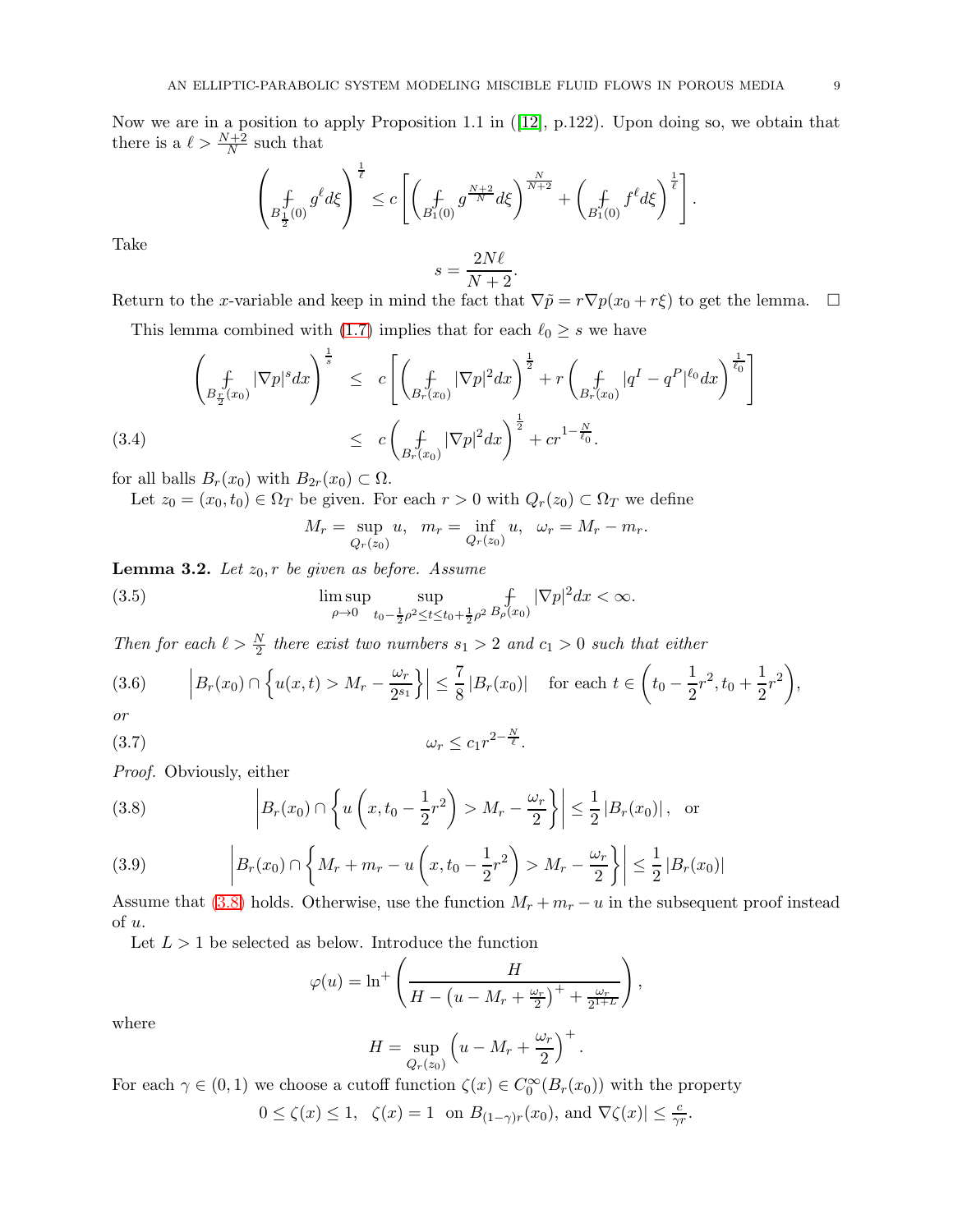Note that

(3.10) 
$$
\left[\varphi^2(u)\right]'' = 2(1+\varphi(u))\left[\varphi'(u)\right]^2.
$$

We may use  $2\Phi^{-1}(x)\varphi'(u)\varphi(u)\zeta^2$  as a test function in [\(1.3\)](#page-0-0) to derive

<span id="page-9-0"></span>
$$
\frac{d}{dt} \int_{B_r(x_0)} \varphi^2(u)\zeta^2 dx + 2 \int_{B_r(x_0)} D(\mathbf{v})\nabla\varphi(u) \cdot \nabla\varphi(u)\zeta^2 dx \n+2 \int_{B_r(x_0)} D(\mathbf{v})\nabla u \cdot \nabla u\varphi(u) [\varphi'(u)]^2 \zeta^2 dx \n= -4 \int_{B_r(x_0)} D(\mathbf{v})\nabla\varphi(u) \cdot \nabla\zeta\varphi(u)\zeta dx + 2 \int_{B_r(x_0)} D(\mathbf{v})\nabla\varphi(u) \cdot \nabla \ln \Phi(x)\varphi(u)\zeta^2 dx \n-2 \int_{B_r(x_0)} \Phi^{-1}(x)\nabla\varphi(u) \cdot \mathbf{v}\varphi(u)\zeta^2 dx + 2 \int_{B_r(x_0)} q^I(\hat{u} - u)\Phi^{-1}(x)\varphi'(u)\varphi(u)\zeta^2 dx \n(3.11) \equiv I_1 + I_2 + I_3 + I_4.
$$

We can easily check

(3.12) 
$$
0 \le \varphi(u) \le L \ln 2, \quad 0 \le \varphi'(u) \le \frac{2^{1+L}}{\omega_r}.
$$

Equipped with these and  $(1.9)$ , we can estimate the third term from the left in  $(3.11)$  as follows:

<span id="page-9-1"></span>
$$
2\int_{B_r(x_0)} D(\mathbf{v}) \nabla u \cdot \nabla u \left(\varphi'(u)\right)^2 \varphi(u) \zeta^2 dx = 2 \int_{B_r(x_0)} D(\mathbf{v}) \nabla \varphi(u) \cdot \nabla \varphi(u) \varphi(u) \zeta^2 dx
$$
  

$$
\geq 2 \min\{a, m\} \int_{B_r(x_0)} (1 + |\mathbf{v}|) |\nabla \varphi(u)|^2 \varphi(u) \zeta^2 dx.
$$

On the other hand, by [\(1.8\)](#page-1-2), we have

$$
I_1 \leq 4 \max\{m, b\} \int_{B_r(x_0)} (1 + |\mathbf{v}|) |\nabla \varphi(u)| \varphi(u) |\nabla \zeta| \zeta dx
$$
  

$$
\leq \varepsilon \int_{B_r(x_0)} (1 + |\mathbf{v}|) |\nabla \varphi(u)|^2 \varphi(u) \zeta^2 dx + \frac{c}{\varepsilon (\gamma r)^2} \int_{B_r(x_0)} (1 + |\mathbf{v}|) \varphi(u) dx, \quad \varepsilon > 0.
$$

Similarly,

$$
I_2 \leq \varepsilon \int_{B_r(x_0)} (1+|\mathbf{v}|) |\nabla \varphi(u)|^2 \varphi(u) \zeta^2 dx + \frac{c}{\varepsilon} \int_{B_r(x_0)} (1+|\mathbf{v}|) |\nabla \ln \Phi(x)|^2 \varphi(u) dx,
$$
  
\n
$$
I_3 \leq \varepsilon \int_{B_r(x_0)} |\mathbf{v}| |\nabla \varphi(u)|^2 \varphi(u) \zeta^2 dx + \frac{c}{\varepsilon} \int_{B_r(x_0)} |\mathbf{v}| |\Phi^{-1}(x)|^2 \varphi(u) dx.
$$

Use the preceding estimates in  $(3.11)$ , choose  $\varepsilon$  suitably small in the resulting inequality, and thereby obtain

$$
\frac{d}{dt} \int_{B_r(x_0)} \varphi^2(u) \zeta^2 dx \leq \frac{c}{(\gamma r)^2} \int_{B_r(x_0)} (1+|\mathbf{v}|) \varphi(u) dx + c \int_{B_r(x_0)} (1+|\mathbf{v}|) |\nabla \ln \Phi(x)|^2 \varphi(u) dx \n+ c \int_{B_r(x_0)} |\mathbf{v}| |\Phi^{-1}(x)|^2 \varphi(u) dx + 2 \int_{B_r(x_0)} q^I(\hat{u}-u) \Phi^{-1}(x) \varphi'(u) \varphi(u) \zeta^2 dx.
$$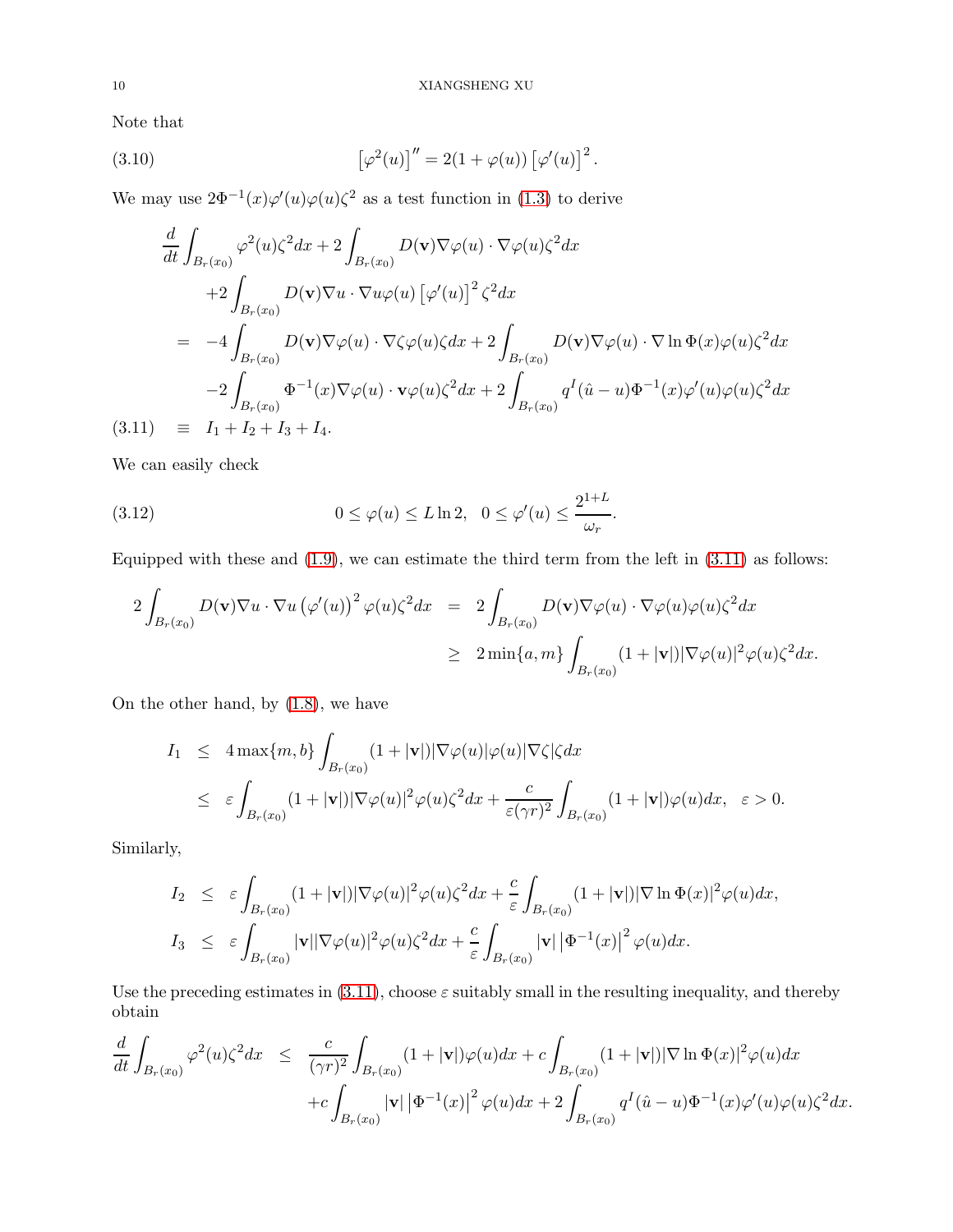For  $t \in (t_0 - \frac{1}{2})$  $\frac{1}{2}r^2, t_0 + \frac{1}{2}$  $(\frac{1}{2}r^2)$  we integrate the above inequality over  $(t_0 - \frac{1}{2})$  $\frac{1}{2}r^2$ , t) and then apply (H1),  $(H3)$ , and  $(3.12)$  to derive

<span id="page-10-0"></span>
$$
\int_{B_{(1-\gamma)r}(x_0)} \varphi^2(u(x,t))dx
$$
\n
$$
\leq \int_{B_r(x_0)} \varphi^2\left(u\left(x,t_0 - \frac{1}{2}r^2\right)\right)dx + \frac{cL}{(\gamma r)^2} \int_{Q_r(z_0)} (1+|\mathbf{v}|)dxd\tau
$$
\n
$$
+ cL \int_{Q_r(z_0)} (1+|\mathbf{v}|)dxd\tau + \frac{cL2^{1+L}}{\omega_r} \int_{Q_r(z_0)} q^I dxd\tau
$$
\n
$$
\leq \int_{B_r(x_0)} \varphi^2\left(u\left(x,t_0 - \frac{1}{2}r^2\right)\right)dx + \frac{cL}{\gamma^2} \sup_{t_0 - \frac{1}{2}r^2 \leq t \leq t_0 + \frac{1}{2}r^2} \int_{B_r(x_0)} (1+|\mathbf{v}|)dx
$$
\n(3.13) 
$$
+ cLr^2 \sup_{t_0 - \frac{1}{2}r^2 \leq t \leq t_0 + \frac{1}{2}r^2} \int_{Q_r(z_0)} (1+|\mathbf{v}|)dx + \frac{cr^2 L2^{1+L}}{\omega_r} \sup_{t_0 - \frac{1}{2}r^2 \leq t \leq t_0 + \frac{1}{2}r^2} \int_{B_r(x_0)} q^I dx.
$$

By [\(3.8\)](#page-8-0) and the definition of  $\varphi(u)$ , we have

$$
\int_{B_r(x_0)} \varphi^2 \left( u \left( x, t_0 - \frac{1}{2} r^2 \right) \right) dx = \int_{B_r(x_0) \cap \left\{ u(x, t_0 - \frac{1}{2} r^2) > M_r - \frac{\omega_r}{2} \right\}} \varphi^2 \left( u \left( x, t_0 - \frac{1}{2} r^2 \right) \right) dx
$$
\n
$$
\leq \frac{L^2 \ln^2 2}{2} |B_r(x_0)|.
$$

Remember that

$$
|\mathbf{v}| \le c|\nabla p|.
$$

We can infer from  $(3.5)$  that there is a positive number c such that

$$
\sup_{t_0 - \frac{1}{2}r^2 \le t \le t_0 + \frac{1}{2}r^2} \int_{B_r(x_0)} (1 + |\mathbf{v}|) dx \le c|B_r(x_0)|.
$$

Let  $\ell > \frac{N}{2}$  be given as in the lemma. We have

<span id="page-10-1"></span>
$$
r^{2} \int_{B_{r}(x_{0})} q^{I} dx \leq r^{2} \|q^{I}\|_{\ell, B_{r}(x_{0})} |B_{r}(x_{0})|^{1-\frac{1}{\ell}} \leq c r^{2-\frac{N}{\ell}} |B_{r}(x_{0})|.
$$

Plugging the preceding three estimates into [\(3.13\)](#page-10-0) yields

$$
\int_{B_{(1-\gamma)r}(x_0)} \varphi^2(u(x,t))dx \le \frac{L^2 \ln^2 2}{2} |B_r(x_0)| + \frac{cL}{\gamma^2} |B_r(x_0)| + cr^2 L |B_r(x_0)| + \frac{cr^{2-\frac{N}{\ell}} L 2^{1+L}}{\omega_r} |B_r(x_0)|.
$$
\n(3.14)

Note that

$$
\varphi^{2}(u) \ge \ln^{2}\left(\frac{\frac{\omega_{r}}{2}}{\frac{\omega_{r}}{2^{L}}}\right) = (L-1)^{2}\ln^{2} 2 \text{ on } B_{(1-\gamma)r}(x_{0}) \cap \{u(x,t) > M_{r} - \frac{\omega_{r}}{2^{1+L}}\}.
$$

This combined with [\(3.14\)](#page-10-1) asserts

$$
\left| B_{(1-\gamma)r}(x_0) \cap \left\{ u(x,t) > M_r - \frac{\omega_r}{2^{1+L}} \right\} \right| \leq \frac{L^2}{2(L-1)^2} |B_r(x_0)| + \left( \frac{c}{L\gamma^2} + \frac{cr^2}{L} \right) |B_r(x_0)| + \frac{cr^{2-\frac{N}{\ell}} L 2^{1+L}}{\omega_r} |B_r(x_0)|.
$$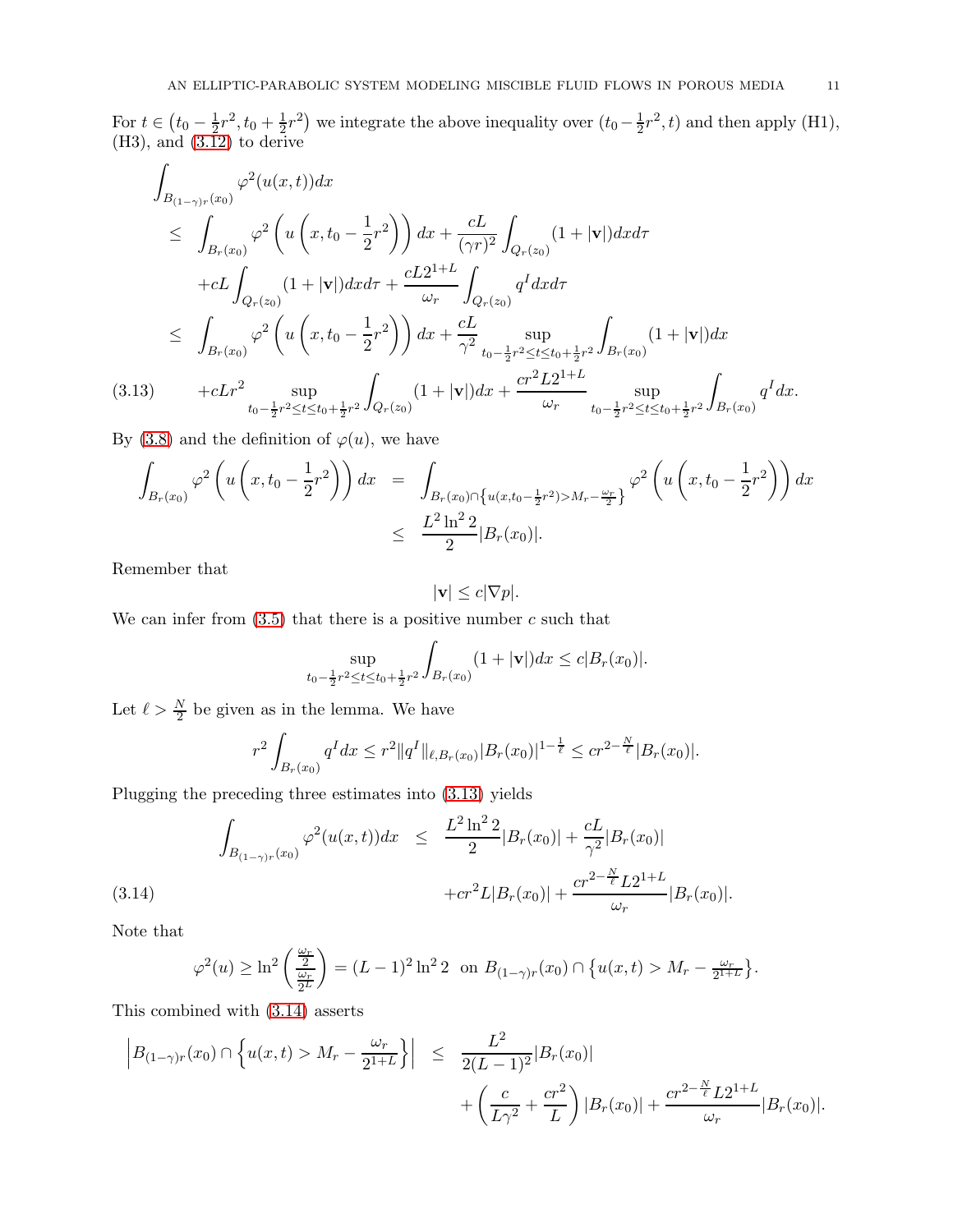Finally,

<span id="page-11-0"></span>
$$
\begin{aligned}\n\left| B_r(x_0) \cap \left\{ u(x,t) > M_r - \frac{\omega_r}{2^{1+L}} \right\} \right| &\leq \left| B_{(1-\gamma)r}(x_0) \cap \left\{ u(x,t) > M_r - \frac{\omega_r}{2^{1+L}} \right\} \right| \\
&\quad + \left| B_r(x_0) \setminus B_{(1-\gamma)r}(x_0) \right| \\
&\leq \left( \frac{L^2}{2(L-1)^2} + \frac{c}{L\gamma^2} + \frac{cr^2}{L} + \frac{cr^{2-\frac{N}{\ell}} L 2^{1+L}}{\omega_r} + N\gamma \right) \left| B_r(x_0) \right|. \n\end{aligned}
$$

Now we take

$$
\gamma = \frac{1}{8N}.
$$

Then we pick  $L$  so large that the sum of the first three terms between parentheses in  $(3.15)$  satisfies

$$
\frac{L^2}{2(L-1)^2} + \frac{c}{L\gamma^2} + \frac{cr^2}{L} \le \frac{5}{8}.
$$

The remaining term  $\frac{cr^{2-\frac{N}{\ell}}L2^{1+L}}{dr}$  $\frac{\ell L 2^{1+2}}{\omega_r}$  there has two possibilities: Either

$$
\frac{cr^{2-\frac{N}{\ell}}L2^{1+L}}{\omega_r} \le \frac{1}{8}, \text{ or}
$$

$$
\frac{cr^{2-\frac{N}{\ell}}L2^{1+L}}{\omega_r} > \frac{1}{8}.
$$

In the former case, we have [\(3.6\)](#page-8-2), while in the latter case we get [\(3.7\)](#page-8-3). This completes the proof.  $\Box$ 

From here on, we assume [\(3.6\)](#page-8-2) holds. Then consider in  $Q_r(z_0)$  the function

<span id="page-11-2"></span>
$$
v = \ln\left(\frac{\omega_r + k(r)}{2^{s_1}(M_r - u) + k(r)}\right),\,
$$

where

$$
k(r) = r^{2 - \frac{N}{s}} \sup_{t_0 - \frac{1}{2}r^2 \le t \le t_0 + \frac{1}{2}r^2} \|q^I\|_{s, B_r(x_0)} \text{ and } s \text{ is given as in Lemma 3.1.}
$$

Since  $s > 2$  and we have assumed that  $N = 2, 3$ , or 4, we always have

(3.16) 
$$
2 - \frac{N}{s} > 0.
$$

Thus, Lemma [3.2](#page-8-4) holds for  $\ell = s$ .

<span id="page-11-1"></span>We can easily verify that

(3.17) 
$$
\Phi(x)\partial_t v - \text{div}(\Phi(x)D(\mathbf{v})\nabla v) + \Phi(x)D(\mathbf{v})\nabla v \cdot \nabla v + \nabla v \cdot \mathbf{v}
$$

$$
= \frac{2^{s_1}q^I(\hat{u}-u)}{2^{s_1}(M_r-u) + k(r)} \le \frac{2^{s_1+1}}{k(r)}q^I \text{ in } Q_r(z_0).
$$

The last step is due to (H3) and (D1).

Lemma 3.3. *We have*

<span id="page-11-3"></span>
$$
\sup_{Q_{\frac{r}{2}}(z_0)} v \leq c \left(\frac{f}{Q_r(z_0)} (v^+)^2 dx dt\right)^{\frac{1}{2}}
$$
\n
$$
+ c \sup_{t_0 - \frac{1}{2}r^2 \leq t \leq t_0 + \frac{1}{2}r^2} \frac{f}{B_r(x_0)} v^+ dx + c \sup_{t_0 - \frac{1}{2}r^2 \leq t \leq t_0 + \frac{1}{2}r^2} \left(\frac{f}{B_r(x_0)} |\mathbf{v}|^s dx\right)^{\frac{1}{s}} + c.
$$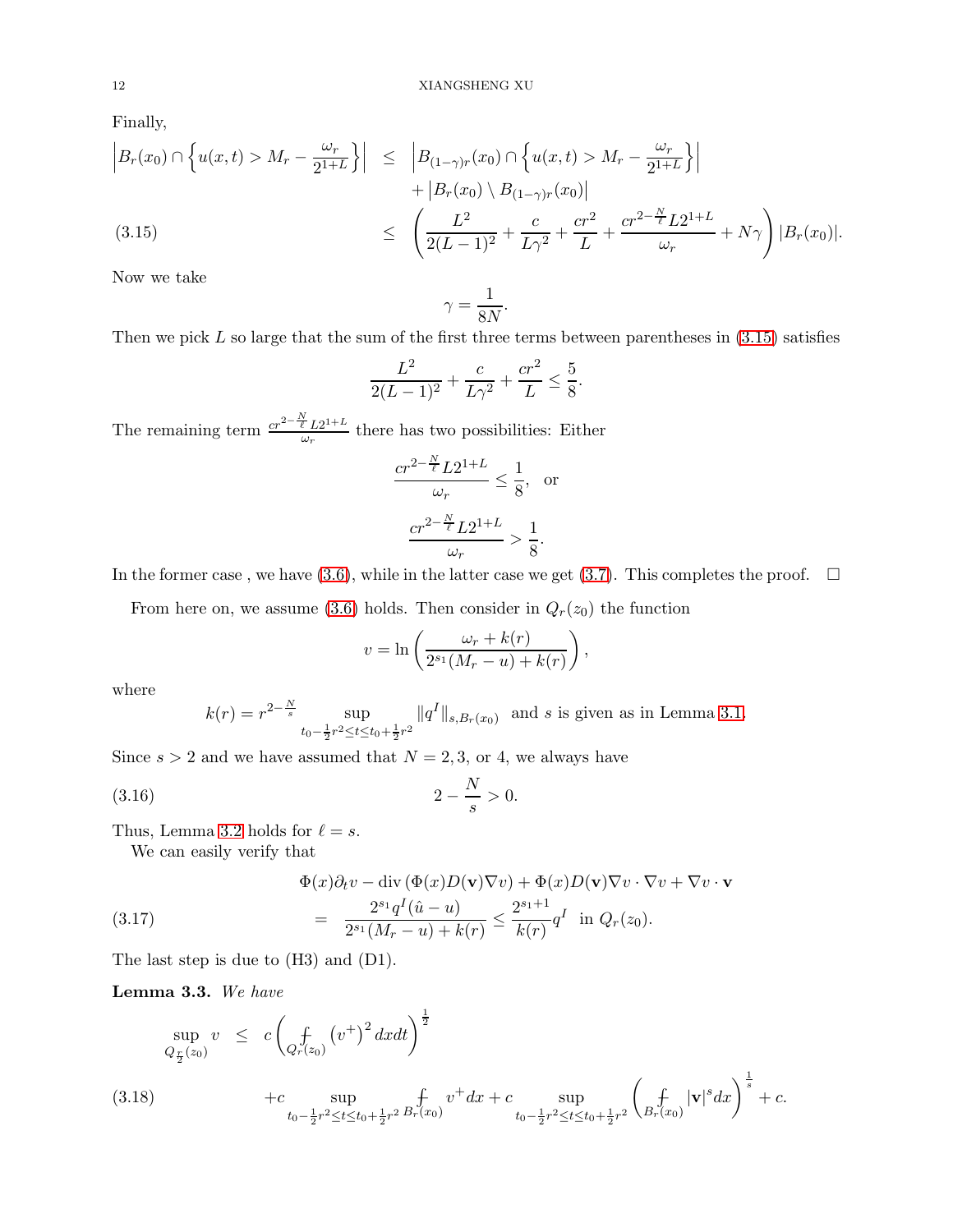*Proof.* We introduce the change of independent variables

$$
\xi = \frac{x - x_0}{r}, \quad \eta = \frac{t - t_0}{r^2}
$$

and denote by  $\tilde{f}(\xi, \eta)$  the composition  $f(x_0 + \xi r, t_0 + r^2 \eta)$  for a function f defined on  $Q_r(z_0)$ . Subsequently, we can infer from [\(3.17\)](#page-11-1) that

<span id="page-12-0"></span>(3.19) 
$$
\tilde{\Phi}(\xi)\partial_{\eta}\tilde{v} - \text{div}\left(\tilde{\Phi}(\xi)D(\tilde{\mathbf{v}})\nabla\tilde{v}\right) + \tilde{\Phi}(\xi)D(\tilde{\mathbf{v}})\nabla\tilde{v}\cdot\nabla\tilde{v} + r\nabla\tilde{v}\cdot\tilde{\mathbf{v}} \leq \frac{2^{s_1+1}r^2}{k(r)}\tilde{q}^I \text{ in } Q_1(0).
$$

Pick a number  $\delta \in (0,1)$ . Define

$$
r_n = 1 - \delta + \frac{\delta}{2^n}, \quad n = 0, 1, 2, \cdots.
$$

Choose a sequence of smooth cutoff functions  $\zeta_n$  in  $C_0^{\infty}(\mathbb{R}^{N+1})$  so that

$$
\begin{aligned}\n\zeta_n(\xi,\eta) &= 1 \text{ in } Q_{r_n}(0), \\
\zeta_n(\xi,\eta) &= 0 \text{ outside } Q_{r_{n-1}}(0), \\
|\nabla \zeta_n(\xi,\eta)| &\leq \frac{c2^n}{\delta}, \quad |\partial_\eta \zeta_n(\xi,\eta)| \leq \frac{c2^n}{(1-\delta)\delta} \text{ on } Q_{r_{n-1}}(0), \text{ and} \\
0 &\leq \zeta_n(\xi,\eta) \leq 1 \text{ on } Q_{r_{n-1}}(0).\n\end{aligned}
$$

Select

(3.20) 
$$
k \ge 2 \left( \sup_{-\frac{1}{2} \le \eta \le \frac{1}{2}} \| \tilde{v}^{+} \|_{s,B_1(0)} + \sup_{-\frac{1}{2} \le \eta \le \frac{1}{2}} \| \tilde{\mathbf{v}} \|_{s,B_1(0)} + 1 \right)
$$

as below. Set

<span id="page-12-1"></span>
$$
k_n = k - \frac{k}{2^{n+1}}, \quad n = 0, 1, 2, \cdots.
$$

Use  $(\tilde{v} - k_{n+1})^+ \zeta_{n+1}^2$  as a test function in [\(3.19\)](#page-12-0) to get

$$
\frac{1}{2} \frac{d}{d\eta} \int_{B_{r_n}(0)} \tilde{\Phi}(\xi) \left[ (\tilde{v} - k_{n+1})^+ \right]^2 \zeta_{n+1}^2 d\xi + \int_{B_{r_n}(0)} \tilde{\Phi}(\xi) D(\tilde{\mathbf{v}}) \nabla \tilde{v} \cdot \nabla (\tilde{v} - k_{n+1})^+ \zeta_{n+1}^2 d\xi \n+ \int_{B_{r_n}(0)} \tilde{\Phi}(\xi) D(\tilde{\mathbf{v}}) \nabla \tilde{v} \cdot \nabla \tilde{v} (\tilde{v} - k_{n+1})^+ \zeta_{n+1}^2 d\xi \n\leq \int_{B_{r_n}(0)} \tilde{\Phi}(\xi) \left[ (\tilde{v} - k_{n+1})^+ \right]^2 \zeta_{n+1} \partial_{\eta} \zeta_{n+1} d\xi \n- 2 \int_{B_{r_n}(0)} \tilde{\Phi}(\xi) D(\tilde{\mathbf{v}}) \nabla \tilde{v} \cdot \nabla \zeta_{n+1} (\tilde{v} - k_{n+1})^+ \zeta_{n+1} d\xi \n(3.21) \qquad -r \int_{B_{r_n}(0)} \nabla \tilde{v} \cdot \tilde{\mathbf{v}} (\tilde{v} - k_{n+1})^+ \zeta_{n+1}^2 d\xi + \frac{cr^2}{k(r)} \int_{B_{r_n}(0)} \tilde{q}^I (\tilde{v} - k_{n+1})^+ \zeta_{n+1}^2 d\xi.
$$

Note that

$$
\nabla \tilde{v} = \nabla (\tilde{v} - k_{n+1})^{+} \text{ in } \{\tilde{v} \ge k_{n+1}\}.
$$

Arguing the same way as in the proof of [\(3.13\)](#page-10-0), we arrive at

<span id="page-12-2"></span>
$$
a_{n} + b_{n} \equiv \sup_{-r_{n}^{2} \leq \eta \leq 0} \int_{B_{r_{n}}(0)} \left[ (\tilde{v} - k_{n+1})^{+} \right]^{2} \zeta_{n+1}^{2} d\xi + \int_{Q_{r_{n}}(0)} \left| \nabla \left[ (\tilde{v} - k_{n+1})^{+} \zeta_{n+1} \right] \right|^{2} d\xi d\eta
$$
  
\n
$$
\leq \frac{c4^{n}}{\delta^{2} (1 - \delta)} \int_{Q_{r_{n}}(0)} \left[ (\tilde{v} - k_{n+1})^{+} \right]^{2} d\xi d\eta + \frac{c4^{n}}{\delta^{2}} \int_{Q_{r_{n}}(0)} (1 + |\tilde{v}|) (\tilde{v} - k_{n+1})^{+} d\xi d\eta
$$
  
\n(3.22) 
$$
+ c r^{2} \int_{Q_{r_{n}}(0)} |\tilde{v}| (\tilde{v} - k_{n+1})^{+} d\xi d\eta + \frac{c r^{2}}{k(r)} \int_{Q_{r_{n}}(0)} \tilde{q}^{I} (\tilde{v} - k_{n+1})^{+} d\xi d\eta.
$$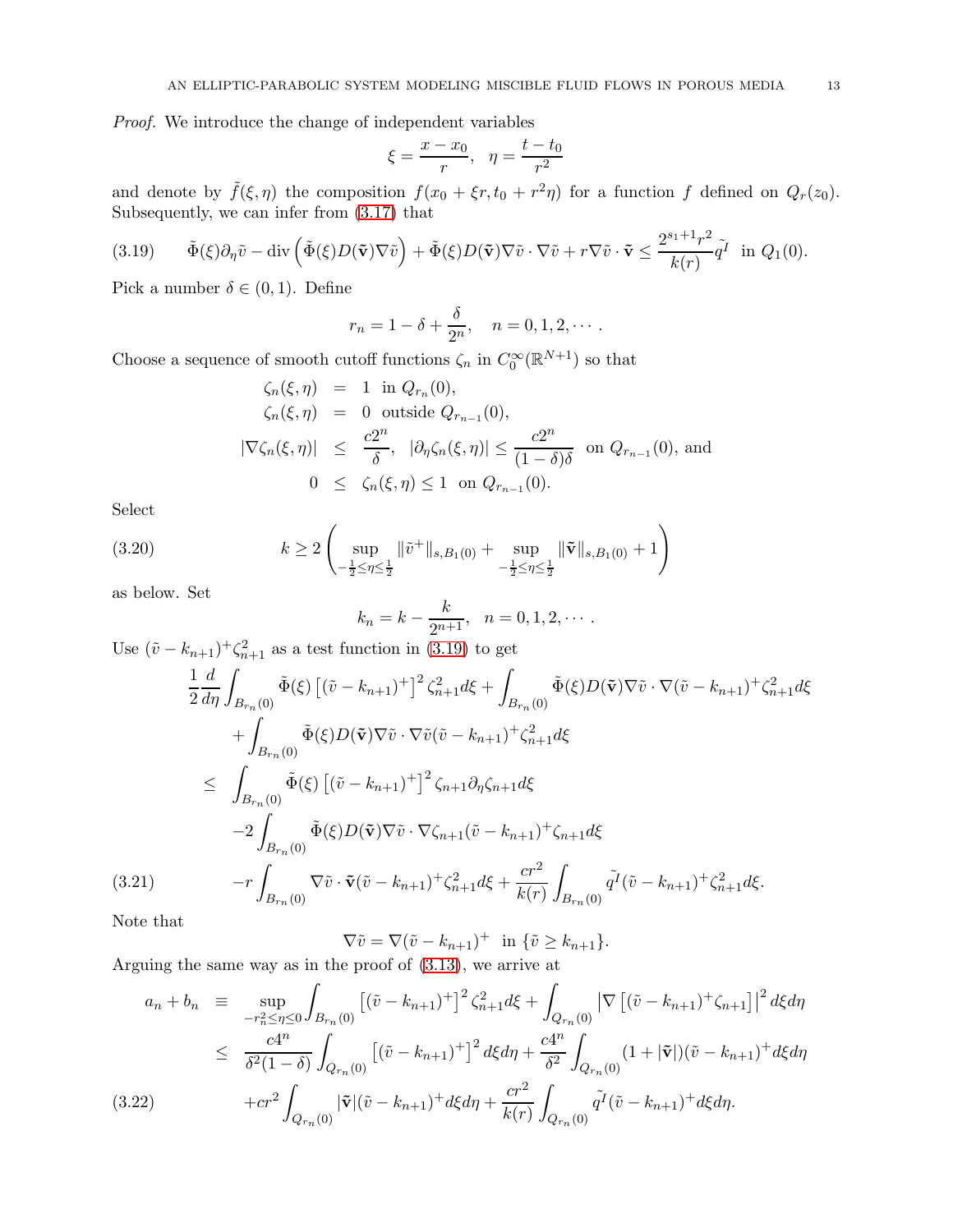Introduce the sequence

$$
y_n = \int_{-\frac{1}{2}r_n^2}^{\frac{1}{2}r_n^2} \|(\tilde{v} - k_{n+1})^+\|_{\frac{s}{s-1},B_{r_n}(0)} d\eta.
$$

We wish to apply Lemma 4.1 in  $([5], p.12)$  $([5], p.12)$  $([5], p.12)$  to this sequence. To this end, we estimate, with the aid of [\(3.20\)](#page-12-1), that

$$
\int_{Q_{r_n}(0)} \left[ (\tilde{v} - k_{n+1})^+ \right]^2 d\xi d\eta \leq \int_{-\frac{1}{2}r_n^2}^{\frac{1}{2}r_n^2} \| (\tilde{v} - k_{n+1})^+ \|_{s, B_{r_n}(0)} |(\tilde{v} - k_{n+1})^+ \|_{\frac{s}{s-1}, B_{r_n}(0)} d\eta
$$
  

$$
\leq \sup_{-\frac{1}{2}r_n^2 \leq \eta \leq \frac{1}{2}r_n^2} \| (\tilde{v} - k_{n+1})^+ \|_{s, B_{r_n}(0)} y_n \leq \frac{k}{2} y_n.
$$

Similarly,

$$
\int_{Q_{r_n}(0)} (1+|\tilde{\mathbf{v}}|)(\tilde{v}-k_{n+1})^+ d\xi d\eta \leq \int_{-\frac{1}{2}r_n^2}^{\frac{1}{2}r_n^2} \|1+|\tilde{\mathbf{v}}|\|_{s,B_{r_n}(0)} |(\tilde{v}-k_{n+1})^+|\|_{\frac{s}{s-1},B_{r_n}(0)} d\eta
$$
\n
$$
\leq \sup_{-\frac{1}{2}r_n^2 \leq \eta \leq \frac{1}{2}r_n^2} \|1+|\tilde{\mathbf{v}}|\|_{s,B_{r_n}(0)} y_n \leq c k y_n,
$$
\n
$$
\frac{cr^2}{k(r)} \int_{Q_{r_n}(0)} \tilde{q}^I(\tilde{v}-k_{n+1})^+ d\xi d\eta \leq \frac{cr^2}{k(r)} \sup_{-\frac{1}{2} \leq \eta \leq \frac{1}{2}} \|\tilde{q}^I\|_{s,B_1(0)} y_n
$$
\n
$$
\leq \frac{cr^{2-\frac{N}{s}}}{k(r)} \sup_{t_0-\frac{1}{2}r^2 \leq \eta \leq t_0+\frac{1}{2}r^2} \|\tilde{q}^I\|_{s,B_r(x_0)} y_n \leq c y_n.
$$

Here the last step is due to the definition of  $k(r)$ . Collecting these estimates in [\(3.22\)](#page-12-2) yields

(3.23) 
$$
a_n + b_n \leq \frac{c4^n k}{\delta^2 (1 - \delta)} y_n.
$$

Set

<span id="page-13-1"></span>
$$
A_n(\eta) = B_{r_n}(0) \cap \{ \tilde{v}(\xi, \eta) \ge k_{n+1} \}.
$$

Let  $\varepsilon \in (0, s)$  be selected as below. We deduce from the Sobolev embedding theorem that

<span id="page-13-2"></span>
$$
y_{n+1} \leq \int_{-\frac{1}{2}r_n^2}^{\frac{1}{2}r_n^2} \left( \int_{B_{r_n}(0)} \left[ (\tilde{v} - k_{n+1})^+ \zeta_{n+1} \right]_{s-1}^{\frac{s}{s-1}} d\xi \right)^{\frac{s-1}{s}} d\eta
$$
  
\n
$$
\leq \int_{-\frac{1}{2}r_n^2}^{\frac{1}{2}r_n^2} \left( \int_{B_{r_n}(0)} \left[ (\tilde{v} - k_{n+1})^+ \zeta_{n+1} \right]_{s-1}^{\frac{s-\varepsilon}{s-1} + \frac{\varepsilon}{s-1}} d\xi \right)^{\frac{s-1}{s}} d\eta
$$
  
\n
$$
\leq \int_{-\frac{1}{2}r_n^2}^{\frac{1}{2}r_n^2} ||(\tilde{v} - k_{n+1})^+ \zeta_{n+1} ||_{\frac{2N}{N-2},B_{r_n}(0)}^{\frac{s-\varepsilon}{s}} ||(\tilde{v} - k_{n+1})^+ \zeta_{n+1} ||_{\frac{2N(\varepsilon-1) - (N-2)(s-\varepsilon)}{2N(\varepsilon-1) - (N-2)(s-\varepsilon)}} B_{r_n}(0) d\eta
$$
  
\n
$$
\leq c a_n^{\frac{\varepsilon}{2s}} \int_{-\frac{1}{2}r_n^2}^{\frac{1}{2}r_n^2} ||\nabla \left[ (\tilde{v} - k_{n+1})^+ \zeta_{n+1} \right] ||_{2, B_{r_n}(0)}^{\frac{s-\varepsilon}{s}} |A_n(\eta)|^{\frac{2N(s-1) - (N-2)(s-\varepsilon) - N\varepsilon}{2Ns}} d\eta
$$
  
\n(3.24) 
$$
\leq c a_n^{\frac{\varepsilon}{2s}} b_n^{\frac{s-\varepsilon}{2s}} \left( \int_{-\frac{1}{2}r_n^2}^{\frac{1}{2}r_n^2} |A_n(\eta)|^{\frac{2N(s-1) - (N-2)(s-\varepsilon) - N\varepsilon}{N(s+\varepsilon)}} d\eta \right)^{\frac{s+\varepsilon}{2s}}.
$$

Observe that

<span id="page-13-0"></span>
$$
(3.25) \t y_n \ge \int_{-\frac{1}{2}r_n^2}^{\frac{1}{2}r_n^2} \left( \int_{A_n(\eta)} \left[ (\tilde{v} - k_n)^+ \right]^{\frac{s}{s-1}} d\xi \right)^{\frac{s-1}{s}} d\eta \ge \frac{k}{2^{n+2}} \int_{-\frac{1}{2}r_n^2}^{\frac{1}{2}r_n^2} |A_n(\eta)|^{\frac{s}{s-1}} d\eta.
$$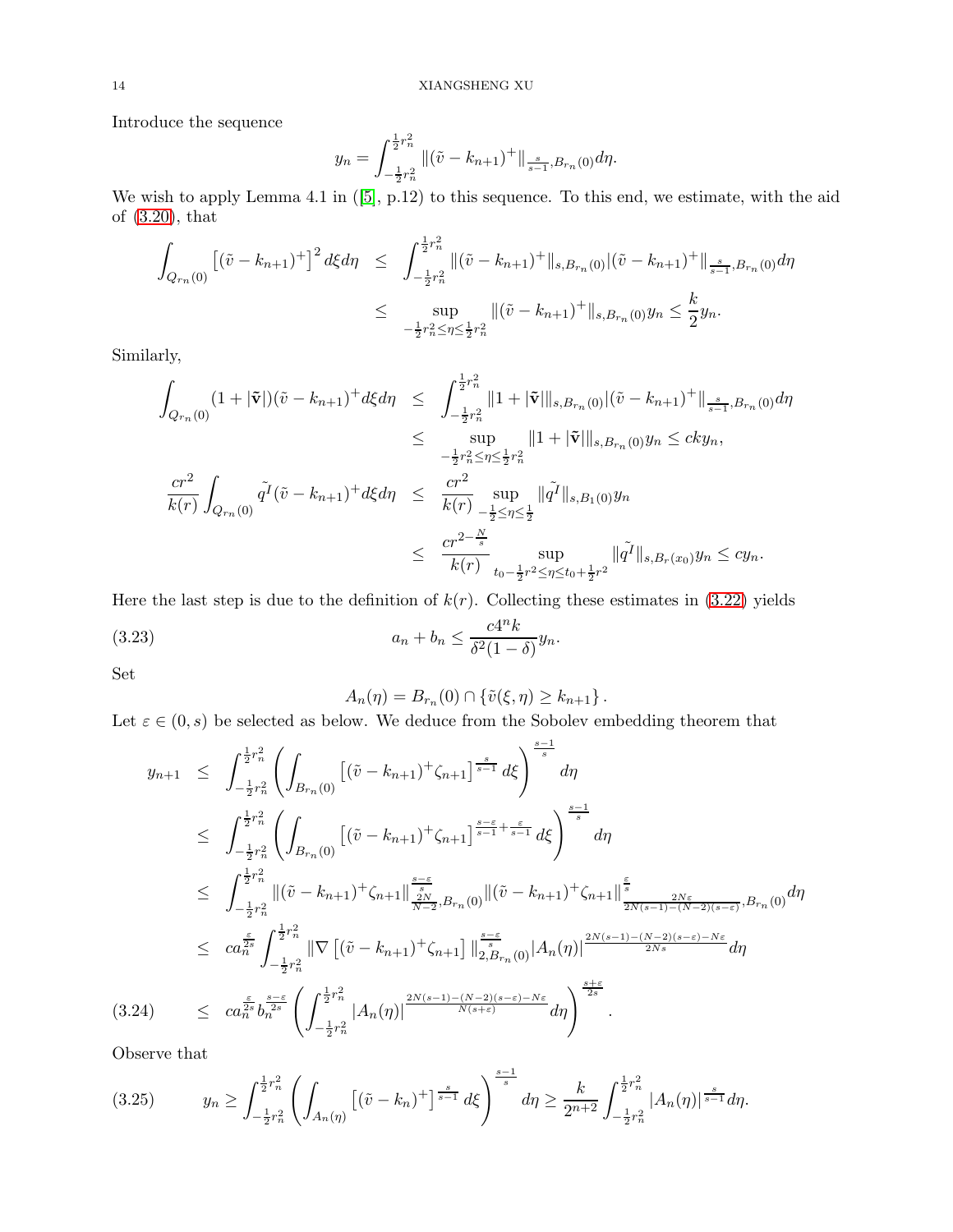Thus, we choose  $\varepsilon$  so that

$$
\frac{2N(s-1)-(N-2)(s-\varepsilon)-N\varepsilon}{N(s+\varepsilon)}=\frac{s}{s-1}.
$$

Solve it to obtain

$$
\varepsilon = \frac{s(2s - N)}{sN + 2s - N}.
$$

According to [\(3.16\)](#page-11-2), the number  $\varepsilon$  so obtained lies in  $(0, s)$ . Keep this  $\varepsilon$ . Then use [\(3.25\)](#page-13-0), and [\(3.23\)](#page-13-1) in [\(3.24\)](#page-13-2) to obtain

$$
y_{n+1} \leq \left(\frac{c4^nk}{\delta^2(1-\delta)}y_n\right)^{\frac{1}{2}}\left(\frac{2^{n+2}y_n}{k}\right)^{\frac{s+\varepsilon}{2s}}
$$

$$
\leq \frac{c4^n}{\delta\sqrt{1-\delta}k^{\frac{\varepsilon}{2s}}}y_n^{1+\frac{\varepsilon}{2s}}.
$$

Lemma 4.1 in  $([5], p.12)$  $([5], p.12)$  $([5], p.12)$  asserts if we choose k so large that

$$
y_0 \le \left(\frac{\delta\sqrt{1-\delta}k^{\frac{\varepsilon}{2s}}}{c}\right)^{\frac{2s}{\varepsilon}}\left(\frac{1}{4}\right)^{\frac{4s^2}{\varepsilon^2}},
$$

then

$$
\sup_{Q_{1-\delta}(0)} \tilde{v} \leq k.
$$

In view of [\(3.20\)](#page-12-1), it is enough for us to take

$$
k = \frac{c}{\delta^{\frac{2s}{\varepsilon}}(1-\delta)^{\frac{s}{\varepsilon}}}y_0 + 2\left(\sup_{-\frac{1}{2}\leq \eta \leq \frac{1}{2}}\|\tilde{v}^+\|_{s,B_1(0)} + \sup_{-\frac{1}{2}\leq \eta \leq \frac{1}{2}}\|\tilde{\mathbf{v}}\|_{s,B_1(0)} + 1\right).
$$

Recall that

<span id="page-14-0"></span>
$$
y_0 = \int_{-\frac{1}{2}}^{\frac{1}{2}} \left\| \left( \tilde{v} - \frac{k}{2} \right)^+ \right\|_{\frac{s}{s-1}, B_1(0)} d\eta \le |B_1(0)|^{\frac{s-1}{s} - \frac{1}{2}} \|\tilde{v}^+\|_{2, Q_1(0)}.
$$

Therefore, we have

$$
\sup_{Q_{1-\delta}(0)} \tilde{v} \leq 2 \sup_{-\frac{1}{2} \leq \eta \leq \frac{1}{2}} \|\tilde{v}^{+}\|_{s,B_{1}(0)} + \frac{c}{\delta^{\frac{2s}{\varepsilon}}(1-\delta)^{\frac{s}{\varepsilon}}} \|\tilde{v}^{+}\|_{2,Q_{1}(0)}
$$
\n
$$
+ 2 \sup_{-\frac{1}{2} \leq \eta \leq \frac{1}{2}} \|\tilde{\mathbf{v}}\|_{s,B_{1}(0)} + 2.
$$
\n(3.26)

According to the interpolation inequality ([\[13\]](#page-20-11), p.146), we have

$$
\|\tilde{v}^+\|_{s,B_1(0)} \leq \sigma \|\tilde{v}^+\|_{\infty,B_1(0)} + \frac{1}{\sigma^{s-1}} \|\tilde{v}^+\|_{1,B_1(0)}, \quad \sigma > 0.
$$

Use this in [\(3.26\)](#page-14-0) appropriately and keep in mind the fact that we may assume  $\sup_{Q_{1-\delta}(0)} \tilde{v}^+ =$  $\sup_{Q_{1-\delta}(0)} \tilde{v}$  to derive

$$
\sup_{Q_{1-\delta}(0)} \tilde{v} \leq \sigma \sup_{Q_1(0)} \tilde{v} + \frac{2^s}{\sigma^{s-1}} \sup_{-\frac{1}{2} \leq \eta \leq \frac{1}{2}} ||\tilde{v}^+||_{1, B_1(0)} \n+ \frac{c}{\delta^{\frac{2s}{\varepsilon}} (1-\delta)^{\frac{s}{\varepsilon}}} ||\tilde{v}^+||_{2, Q_1(0)} + 2 \sup_{-\frac{1}{2} \leq \eta \leq \frac{1}{2}} ||\tilde{v}||_{s, B_1(0)} + 2.
$$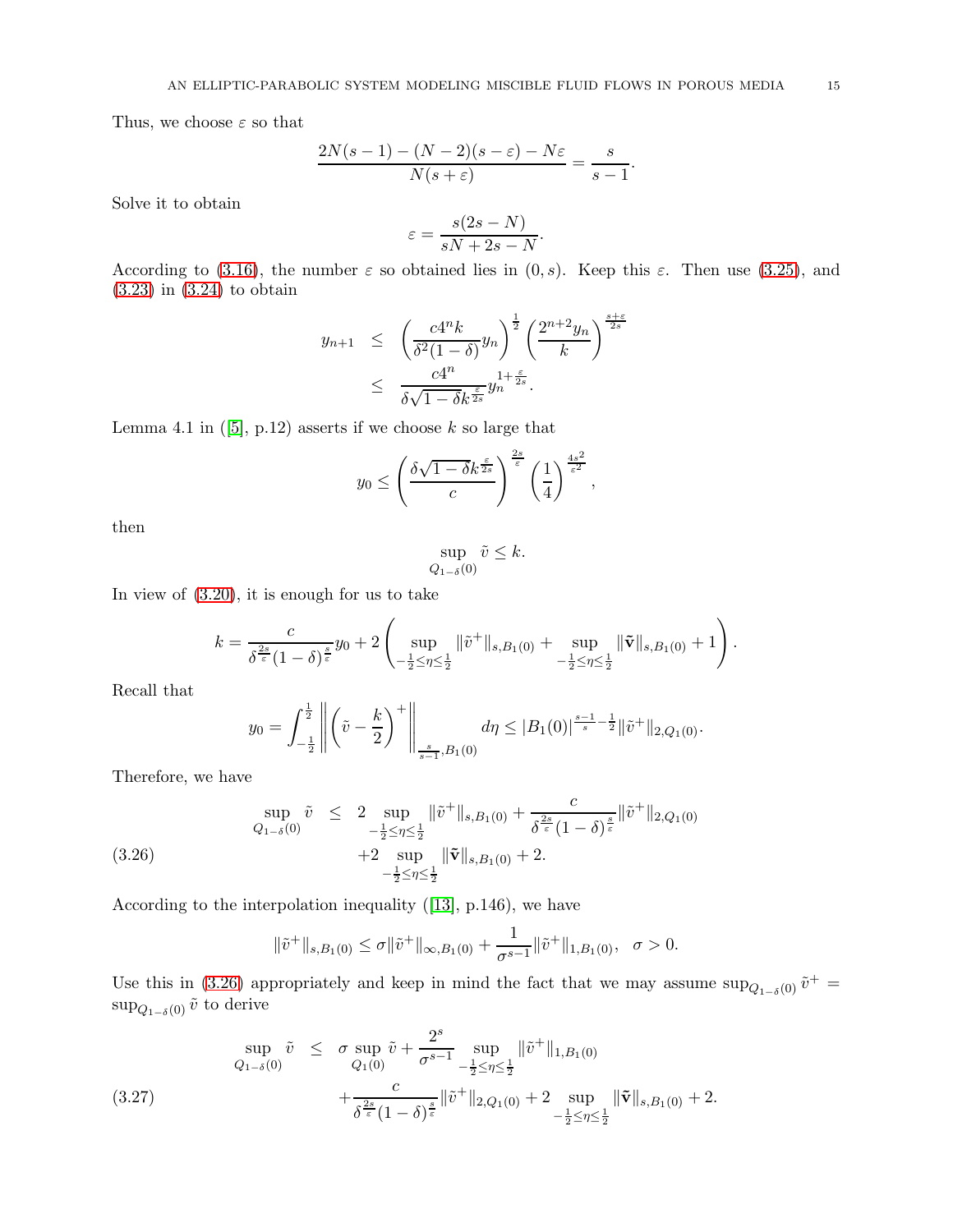Return to the  $(x, t)$  variables to get

$$
\sup_{Q_{(1-\delta)r}(z_0)} v \leq \sigma \sup_{Q_r(z_0)} v + \frac{2^s}{\sigma^{s-1}} \sup_{t_0 - \frac{1}{2}r^2 \leq t \leq t_0 + \frac{1}{2}r^2} \oint_r v^+ dx + \frac{c}{\delta^{\frac{2s}{\varepsilon}} (1-\delta)^{\frac{s}{\varepsilon}}} \left( \oint_{Q_r(z_0)} (v^+)^2 dx dt \right)^{\frac{1}{2}} + 2 \sup_{t_0 - \frac{1}{2}r^2 \leq t \leq t_0 + \frac{1}{2}r^2} \left( \oint_{B_r(x_0)} |\mathbf{v}|^s dx \right)^{\frac{1}{s}} + 2.
$$

Take  $\delta = \frac{1}{2^{n+2}-1}$ . Then replace r by  $r_{n+1} \equiv r - \frac{r}{2^{n+2}}$  in the above inequality to derive

$$
\sup_{Q_{r_n}(z_0)} v \leq \sigma \sup_{Q_{r_{n+1}}(z_0)} v + \frac{c}{\sigma^{s-1}} \sup_{t_0 - \frac{1}{2}r^2 \leq t \leq t_0 + \frac{1}{2}r^2} \oint_r v^+ dx + c4^{\frac{s_n}{\varepsilon}} \left( \oint_{Q_r(z_0)} (v^+)^2 dx dt \right)^{\frac{1}{2}} + c \sup_{t_0 - \frac{1}{2}r^2 \leq t \leq t_0 + \frac{1}{2}r^2} \left( \oint_{B_r(x_0)} |\mathbf{v}|^s dx \right)^{\frac{1}{s}} + 2.
$$

Iterate over *n* as in  $([5], p.13)$  $([5], p.13)$  $([5], p.13)$  to deduce

$$
\sup_{Q_{\tilde{Y}}(z_0)} v
$$
\n
$$
\leq \sigma^n \sup_{Q_{r_n}(z_0)} v + c \left( \int_{Q_r(z_0)} (v^+)^2 dx dt \right)^{\frac{1}{2}} \sum_{i=0}^{n-1} \left( 4^{\frac{s}{\varepsilon}} \sigma \right)^i
$$
\n
$$
+ \left( \frac{c}{\sigma^{s-1}} \sup_{t_0 - \frac{1}{2}r^2 \leq t \leq t_0 + \frac{1}{2}r^2} f(v^+ dx + c \sup_{t_0 - \frac{1}{2}r^2 \leq t \leq t_0 + \frac{1}{2}r^2} \left( \int_{B_r(x_0)} |v|^s dx \right)^{\frac{1}{s}} + 2 \right) \sum_{i=0}^{n-1} \sigma^i.
$$

Choose  $\sigma$  suitably small. Then take  $n \to \infty$  to arrive at [\(3.18\)](#page-11-3). The proof is complete.

<span id="page-15-2"></span>Lemma 3.4. *We have*

$$
\limsup_{\rho \to 0} \left( \oint_{Q_{\rho}(z_0)} \left( v^+ \right)^2 dx dt + \sup_{t_0 - \rho^2 \le t \le t_0} \oint_{\rho(x_0)} v^+ dx \right) < \infty.
$$

*Proof.* Note from the definition of v that

$$
v(x,t) > 0 \Longleftrightarrow u(x,t) > M_r - \frac{\omega_r}{2^{s_1}}
$$

.

This together with [\(3.6\)](#page-8-2) implies

$$
(3.29) \qquad |\{x \in B_r(x_0), v(x,t) = 0\}| \ge \frac{1}{8}|B_r(x_0)| \text{ for each } t \in (t_0 - \frac{1}{2}r^2, t_0 + \frac{1}{2}r^2).
$$

Pick a number  $\delta \in (0,1)$ . Let  $\theta(\eta)$  be a smooth decreasing function on  $[0,r]$  with the properties

<span id="page-15-0"></span>
$$
\theta(\eta) = 1
$$
 for  $\eta \le (1 - \delta)r$ ,  $\theta(r) = 0$ , and  $|\theta'(\eta)| \le \frac{c}{r\delta}$ .

We easily see that

<span id="page-15-1"></span>
$$
\left|B_r(x_0)\setminus B_{(1-\delta)r}(x_0)\right|\leq N\delta|B_r(x_0)|.
$$

It is enough for us to take

$$
(3.30)\t\t N\delta = \frac{1}{16}.
$$

Combining this with [\(3.29\)](#page-15-0) yields

$$
(3.31) \quad |\{\theta(|x-x_0|)=1\} \cap \{x \in B_r, v(x,t)=0\}| \ge \frac{1}{16}|B_r(x_0)| \text{ for each } t \in (t_0 - \frac{1}{2}r^2, t_0 + \frac{1}{2}r^2).
$$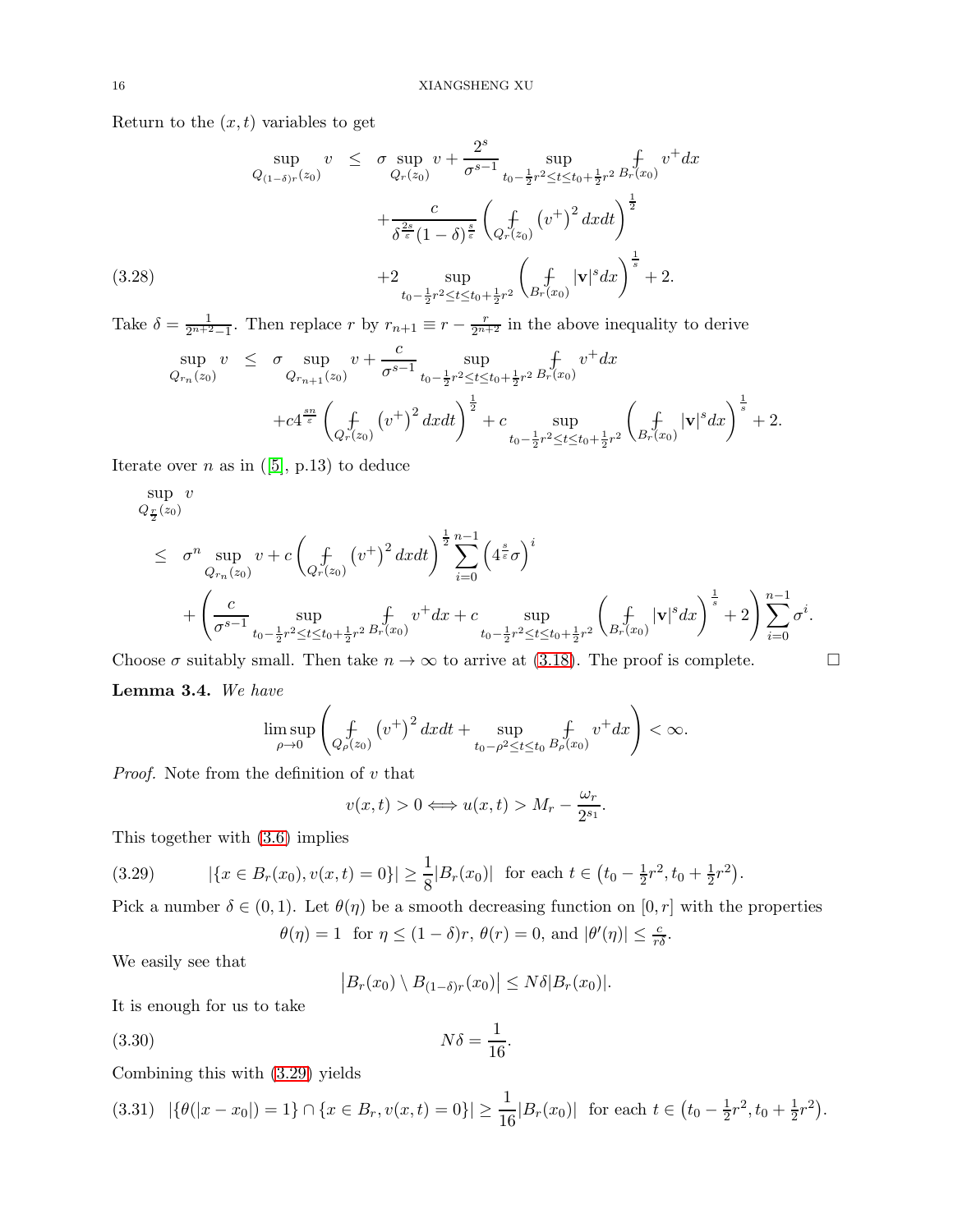This puts us in a position to apply Proposition 2.1 in ([\[5\]](#page-20-17), p.5). Upon doing so, we obtain

(3.32) 
$$
\int_{B_r(x_0)} \theta^2(|x-x_0|)v^2 dx \leq cr^2 \int_{B_r(x_0)} \theta^2(|x-x_0|) |\nabla v|^2 dx.
$$

Next, we define

<span id="page-16-0"></span>
$$
f(t) = \begin{cases} \n\frac{1}{[\frac{1}{2} - (1 - \delta)^2]r^2} (t - t_0 + \frac{1}{2}r^2) & \text{if } t \in [t_0 - \frac{1}{2}r^2, t_0 - (1 - \delta)^2 r^2], \\ \n\frac{1}{[\frac{1}{2} - (1 - \delta)^2]r^2} (t - t_0 + \frac{1}{2}r^2) & \text{if } t \in [t_0 - \frac{1}{2}r^2, t_0 - (1 - \delta)^2 r^2], \n\end{cases}
$$

where  $\delta$  is given as in [\(3.30\)](#page-15-1). We use  $\theta^2(|x-x_0|)f^2(t)$  as a test function in [\(3.17\)](#page-11-1) to derive

$$
\int_{B_r(x_0)} \Phi(x)v\theta^2(|x-x_0|)f^2(t)dx + \int_{Q_r(z_0)} \Phi(x)D(\mathbf{v})\nabla v \cdot \nabla v\theta^2(|x-x_0|)f^2(t)dxdt
$$
\n
$$
\leq -2\int_{Q_r(z_0)} \Phi(x)D(\mathbf{v})\nabla v\theta(|x-x_0|)\nabla\theta(|x-x_0|)f^2(t)dxdt
$$
\n
$$
+2\int_{Q_r(z_0)} \Phi(x)v\theta^2(|x-x_0|)f(t)f'(t)dxdt + \int_{Q_r(z_0)} \nabla v \cdot \mathbf{v}\theta^2(|x-x_0|)f^2(t)dxdt
$$
\n(3.33) 
$$
+\frac{c}{k(r)}\int_{Q_r(z_0)} q^I\theta^2(|x-x_0|)f^2(t)dxdt.
$$

As before, we can derive from [\(1.8\)](#page-1-2) and [\(1.9\)](#page-1-1) that

<span id="page-16-1"></span>
$$
\sup_{t_0 - \frac{1}{2}r^2 \le t \le t_0 + \frac{1}{2}r^2} \int_{B_r(x_0)} v\theta^2(|x - x_0|)f^2(t)dx + \int_{Q_r(z_0)} (1 + |\mathbf{v}|)|\nabla v|^2 \theta^2(|x - x_0|)f^2(t)dxdt
$$
  
\n
$$
\leq \frac{c}{r^2} \int_{Q_r(z_0)} (1 + |\mathbf{v}|)f^2(t)dxdt + \frac{c}{r^2} \int_{Q_r(z_0)} v\theta^2(|x - x_0|)f(t)dxdt
$$
  
\n(3.34) 
$$
+ c \int_{Q_r(z_0)} |\mathbf{v}|\theta^2(|x - x_0|)f^2(t)dxdt + \frac{c}{k(r)} \int_{Q_r(z_0)} q^I\theta^2(|x - x_0|)f^2(t)dxdt.
$$

It follows from [\(3.5\)](#page-8-1) that

$$
\int_{Q_r(z_0)} (1+|\mathbf{v}|) f^2(t) dx dt \leq c r^2 \sup_{t_0-\frac{1}{2}r^2 \leq t \leq t_0+\frac{1}{2}r^2} \int_{B_r(x_0)} (1+|\nabla p|) dx \leq c r^{N+2}.
$$

For each  $\varepsilon > 0$  we deduce from [\(3.32\)](#page-16-0) that

$$
\frac{c}{r^2} \int_{Q_r(z_0)} v \theta^2(|x-x_0|) f(t) dx dt \leq \frac{\varepsilon}{r^2} \int_{Q_r(z_0)} v^2 \theta^2(|x-x_0|) f^2(t) dx dt + \frac{cr^N}{\varepsilon}
$$
\n
$$
\leq c\varepsilon \int_{Q_r(z_0)} |\nabla v|^2 \theta^2(|x-x_0|) f^2(t) dx dt + \frac{cr^N}{\varepsilon}.
$$

The last term in [\(3.34\)](#page-16-1) can be estimated as follows

$$
\frac{c}{k(r)} \int_{Q_r(z_0)} q^I \theta^2 (|x - x_0|) f^2(t) dx dt \leq \frac{cr^2}{k(r)} \sup_{t_0 = \frac{1}{2}r^2 \leq t \leq t_0 + \frac{1}{2}r^2} ||q^I||_{s, B_r(x_0)} |B_r(x_0)|^{1 - \frac{1}{s}}
$$
  

$$
\leq cr^N.
$$

Plug the preceding estimates into [\(3.34\)](#page-16-1), choose  $\varepsilon$  suitably small in the resulting inequality, and thereby obtain

$$
\sup_{t_0-\frac{1}{2}r^2 \le t \le t_0+\frac{1}{2}r^2} \int_{F(x_0)} v \theta^2(|x-x_0|) f^2(t) dx + \frac{1}{r^N} \int_{Q_r(z_0)} (1+|\mathbf{v}|) |\nabla v|^2 \theta^2(|x-x_0|) f^2(t) dx dt \le c.
$$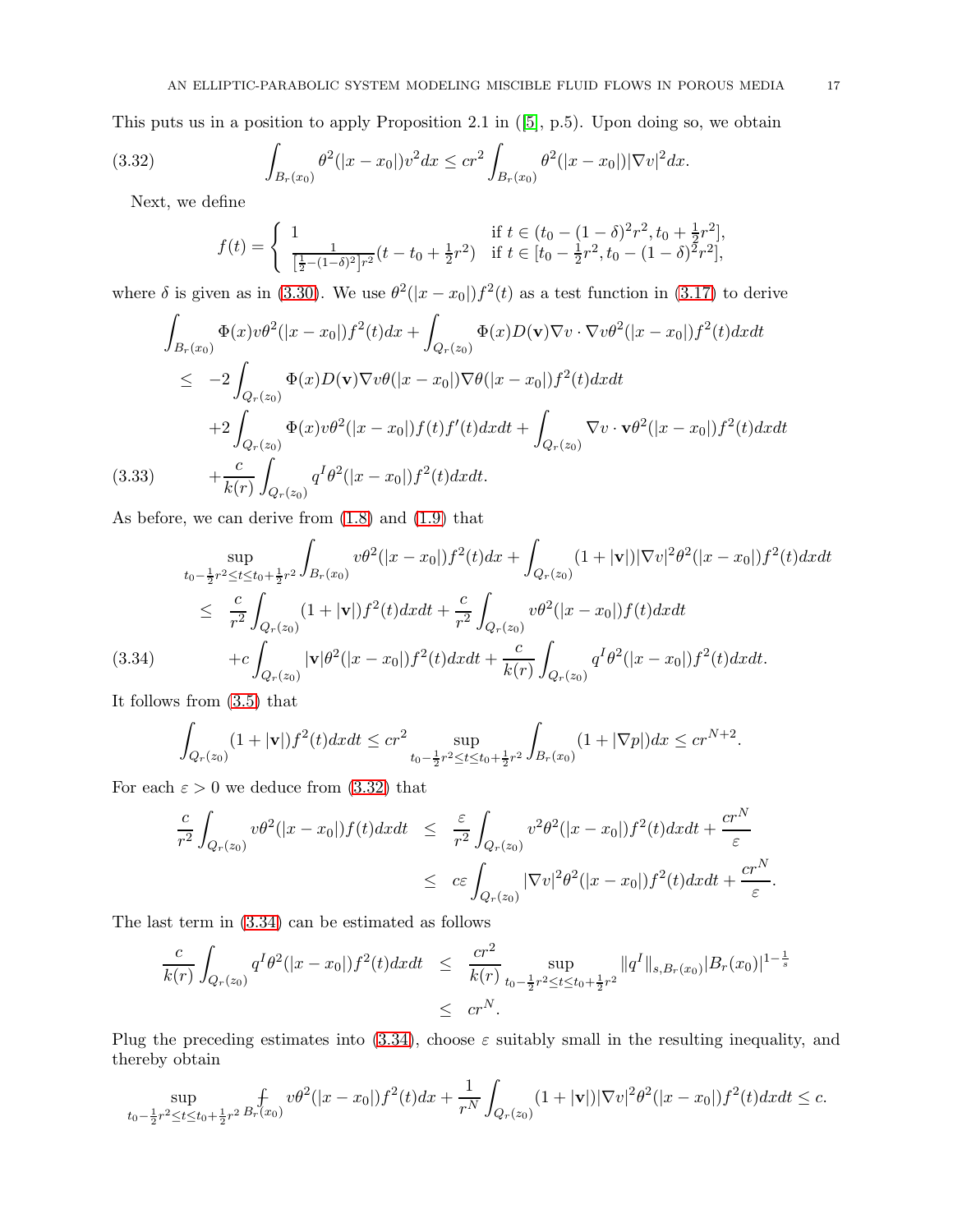Apply [\(3.32\)](#page-16-0) again to derive

$$
\sup_{t_0 - (1 - \delta)^2 r^2 \le t \le t_0 + \frac{1}{2} r^2} \mathop{f}_{(1 - \delta)r}(x_0) v dx + \mathop{f}_{Q_{(1 - \delta)r}(z_0)} v^2 dx dt \le c.
$$

This implies the desired result.

We can conclude from [\(3.4\)](#page-8-5) and [\(3.5\)](#page-8-1) that

$$
\limsup_{r\to 0}\sup_{t_0-\frac{1}{2}r^2\leq t\leq t_0+\frac{1}{2}r^2}\left(\mathop{\rm l}_{B_r(x_0)}|\mathbf{v}|^s dx\right)^{\frac{1}{s}}\leq c.
$$

Combining this with [\(3.18\)](#page-11-3) and Lemma [3.4](#page-15-2) yields

$$
\sup_{Q_{\frac{r}{2}}(z_0)} v \leq c.
$$

Recall from the definition of  $v$  to deduce

(3.35) 
$$
\omega_{\frac{r}{2}} \leq \frac{e^c 2^{s_1} - 1}{e^c 2^{s_1}} \omega_r + \frac{e^c - 1}{e^c 2^{s_1}} k(r).
$$

Note that  $\omega_r$  is an increasing function of r. We can conclude from [\(3.7\)](#page-8-3), [\(3.35\)](#page-17-0), and our assumptions on  $q<sup>I</sup>$  that there exist  $\gamma \in (0,1)$  and  $c > 0$  such that

<span id="page-17-1"></span><span id="page-17-0"></span>
$$
\omega_{\frac{r}{2}} \le \gamma \omega_r + cr^{2-\frac{N}{s}} \text{ for each } r > 0 \text{ with } Q_{2r}(z_0) \subset \Omega_T.
$$

This enables us to invoke Lemma 8.23 in ([\[13\]](#page-20-11), p.201) to get

(3.36)  $\omega_r \le cr^\alpha$  for some  $c > 0, \alpha > 0$  and r sufficiently small.

We are ready to prove our partial regularity result.

**Lemma 3.5.** *Let*  $z_0 \in \Omega_T$ ,  $r > 0$  *be such that* [\(3.36\)](#page-17-1) *holds. Then*  $z_0$  *is a regular point.* 

*Proof.* Let  $z_0 \in \Omega_T$ ,  $r > 0$  be given as in the lemma. For each  $\rho \in (0, r)$  we select a cutoff function  $\zeta \in C_0^{\infty}(B_r(x_0))$  with the properties

$$
\zeta = 1
$$
 on  $B_{\rho}(x_0), 0 \le \zeta \le 1$  on  $B_r(x_0)$ , and  $|\nabla \zeta| \le \frac{c}{r-\rho}$ .

Set

$$
w = p\zeta.
$$

We easily verify that  $w$  satisfies the equation

<span id="page-17-2"></span>
$$
(3.37) \quad -\operatorname{div}\left(\frac{1}{\mu(u)}K(x)\nabla w\right) = (q^I - q^P)\zeta - \frac{1}{\mu(u)}K(x)\nabla p \cdot \nabla \zeta - \operatorname{div}\left(\frac{1}{\mu(u)}K(x)\nabla \zeta p\right) \quad \text{in } \mathbb{R}^N.
$$

The time variable t in the equation is assumed to lie in  $(t_0 - \frac{1}{2}r^2, t_0 + \frac{1}{2}r^2)$ . We can say that the above equation holds on  $\mathbb{R}^N$  because the support of w lies inside  $B_r(x_0)$ . This fact will be used in some subsequent calculations without acknowledgment. For each  $y \in \mathbb{R}^N$  and  $R > 0$  we consider the boundary value problem

(3.38) 
$$
-\text{div}\left(\frac{1}{\mu(u(x_0, t_0))}K(x_0)\nabla\phi\right) = 0 \text{ in } B_R(y),
$$
  
(3.39) 
$$
\phi = w \text{ on } \partial B_R(y).
$$

$$
\frac{1}{11}
$$

Here

<span id="page-17-3"></span>
$$
u(x_0, t_0) = \lim_{r \to 0} M_r = \lim_{r \to 0} m_r.
$$

We can appeal to a result in  $([12], p.78)$  $([12], p.78)$  $([12], p.78)$  to obtain

<span id="page-17-4"></span>
$$
(3.40) \qquad \int_{B_{\delta}(y)} \left|\nabla \phi - (\nabla \phi)_{y,\delta}\right|^2 dx \le c \left(\frac{\delta}{R}\right)^{N+2} \int_{B_R(y)} \left|\nabla \phi - (\nabla \phi)_{y,R}\right|^2 dx \text{ for } 0 < \delta \le R.
$$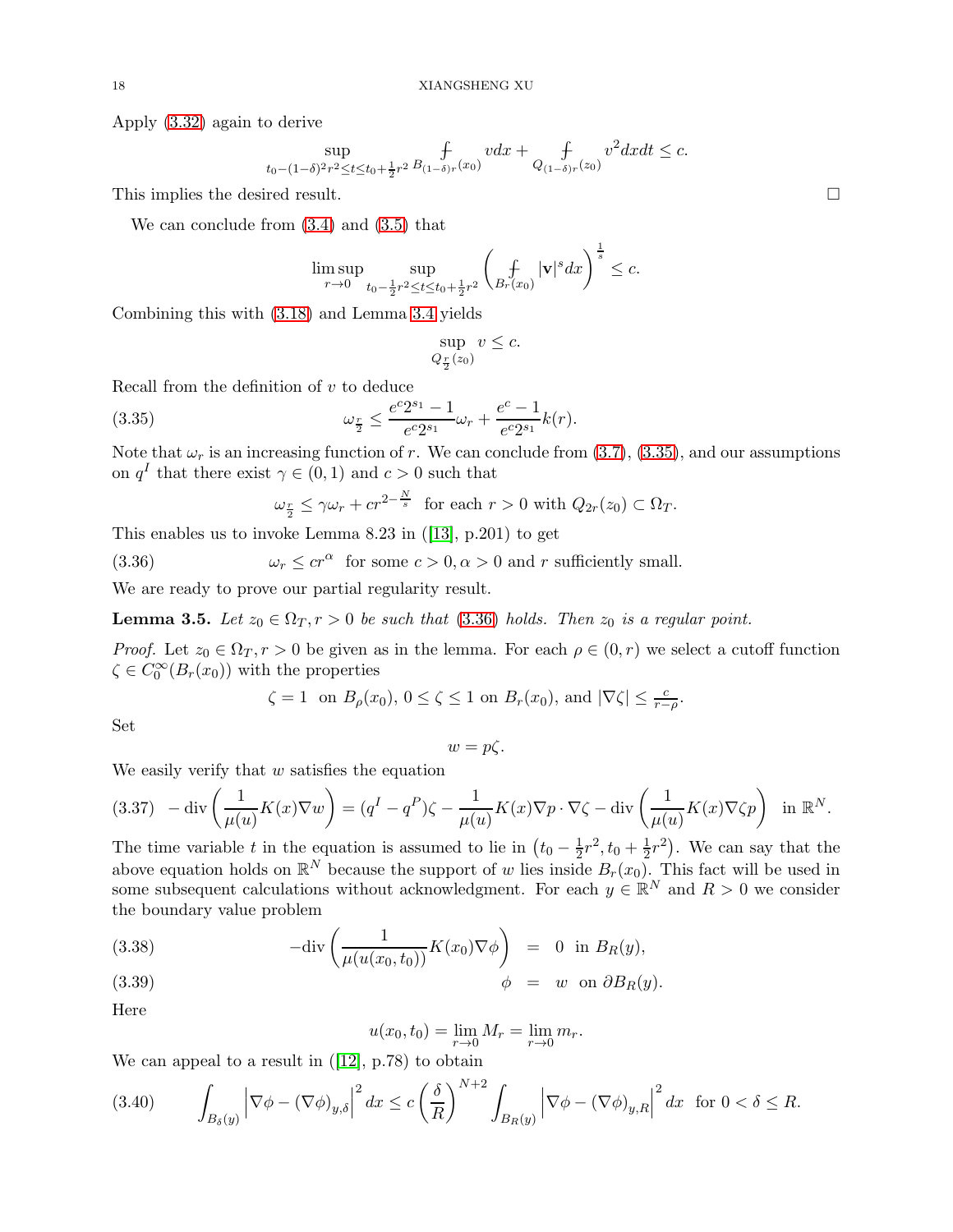Subtract [\(3.37\)](#page-17-2) from [\(3.38\)](#page-17-3) and use  $\phi - w$  as a test function in the resulting equation to derive

<span id="page-18-0"></span>
$$
\frac{1}{\mu(u(x_0, t_0))} K(x_0) \int_{B_R(y)} \nabla \phi \cdot \nabla (\phi - w) - \int_{B_R(y)} \frac{1}{\mu(u)} K(x) \nabla w \cdot \nabla (\phi - w) dx
$$

$$
= - \int_{B_R(y)} (q^I - q^P) \zeta(\phi - w) dx + \int_{B_R(y)} \frac{1}{\mu(u)} K(x) \nabla p \cdot \nabla \zeta(\phi - w) dx
$$

$$
(3.41) \qquad - \int_{B_R(y)} \frac{1}{\mu(u)} K(x) \nabla \zeta p \cdot \nabla (\phi - w) dx.
$$

By employing an argument similar to the proof of Theorem 8.15 in ([\[13\]](#page-20-11), p.189), we can conclude that for each  $r > \frac{N}{2}$  there is a positive number c such that

$$
||p||_{\infty,\Omega} \le c (||p||_{2,\Omega} + ||q^I - q^P||_{r,\Omega})
$$

.

Recall from (D1) that

$$
\int_{\Omega} p dx = 0.
$$

This together with Poincaré's inequality implies

$$
||p||_{2,\Omega} \le c||\nabla p||_{2,\Omega} \le c||q^I - q^P||_{2,\Omega}.
$$

Thus, we have

$$
\|\phi\|_{\infty,B_R(y)} \le \|w\|_{\infty,B_R(y)} \le \|p\|_{\infty,B_R(y)} \le c.
$$

Equipped with these, we derive from [\(3.41\)](#page-18-0) that

<span id="page-18-2"></span>
$$
\int_{B_R(y)} |\nabla(\phi - w)|^2 dx \leq c \int_{B_R(y)} \left| \left( \frac{1}{\mu(u(x_0, t_0))} K(x_0) - \frac{1}{\mu(u)} K(x) \right) \nabla w \right|^2 dx
$$
  
+ 
$$
+ c \int_{B_R(y)} |(q^I - q^P) \chi_{B_r(x_0)}| dx + \frac{c}{r - \rho} \int_{B_R(y)} |\nabla p \chi_{B_r(x_0)}| dx
$$
  
(3.42) 
$$
+ \frac{c}{(r - \rho)^2} \int_{B_R(y)} (p \chi_{B_r(x_0)})^2 dx,
$$

where  $\chi_{B_r(x_0)}$  is the indicator function of the set  $B_r(x_0)$ . Note from (H2), (H5), and [\(3.36\)](#page-17-1) that

<span id="page-18-1"></span>
$$
\left| \left( \frac{1}{\mu(u(x_0, t_0))} K(x_0) - \frac{1}{\mu(u)} K(x) \right) \chi_{B_r(x_0)} \right|
$$
\n(3.43)  $\leq c |K(x_0) - K(x)| \chi_{B_r(x_0)} + c |u(x_0, t_0) - u(x, t)| \chi_{B_r(x_0)} \leq c r^{\gamma}$  for some  $\gamma \in (0, 1)$ .  
\nWe conclude from (3.40), (3.43), and (3.42), that

We conclude from [\(3.40\)](#page-17-4), [\(3.43\)](#page-18-1), and [\(3.42\)](#page-18-2) that

<span id="page-18-3"></span>
$$
\int_{B_{\delta}(y)} \left| \nabla w - (\nabla w)_{y,\delta} \right|^2 dx
$$
\n
$$
\leq 2 \int_{B_{\delta}(y)} \left| \nabla \phi - (\nabla \phi)_{y,\delta} \right|^2 dx + 2 \int_{B_{\delta}(y)} \left| \nabla (w - \phi) - (\nabla (w - \phi))_{y,\delta} \right|^2 dx
$$
\n
$$
\leq c \left( \frac{\delta}{R} \right)^{N+2} \int_{B_R(y)} \left| \nabla \phi - (\nabla \phi)_{y,R} \right|^2 dx + c \int_{B_R(y)} |\nabla (w - \phi)|^2 dx
$$
\n
$$
\leq c \left( \frac{\delta}{R} \right)^{N+2} \int_{B_R(y)} \left| \nabla w - (\nabla w)_{y,R} \right|^2 dx + c \int_{B_R(y)} |\nabla (w - \phi)|^2 dx
$$
\n(3.44) 
$$
\leq c \left( \left( \frac{\delta}{R} \right)^{N+2} + r^{2\gamma} \right) \int_{B_R(y)} |\nabla w|^2 dx + cR^N E(y),
$$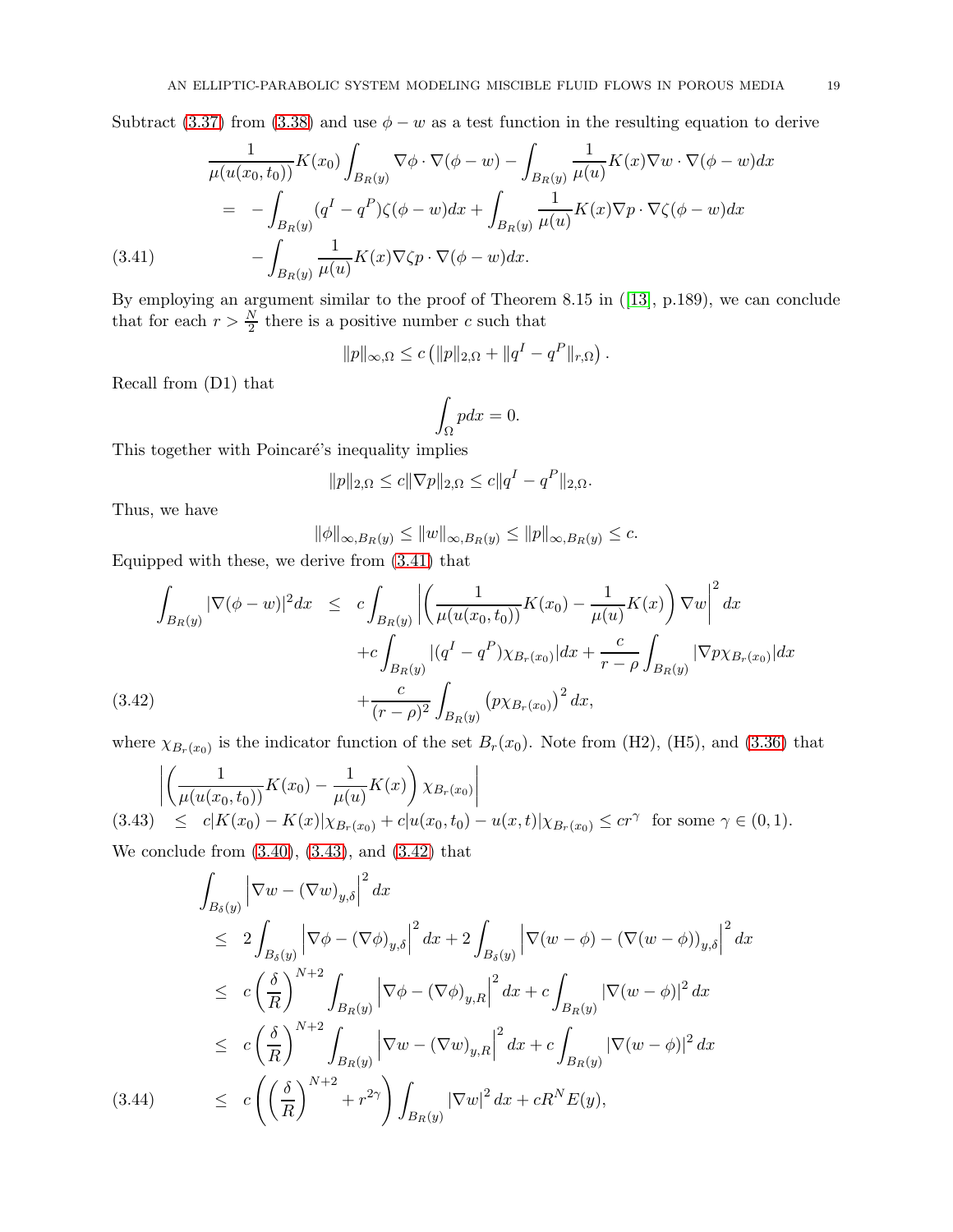where

$$
E(y) = M((qI - qP)\chi_{B_r(x_0)})(y) + \frac{1}{r - \rho}M(\nabla p \chi_{B_r(x_0)})(y) + \frac{1}{(r - \rho)^2}M(p^2 \chi_{B_r(x_0)})(y).
$$

Let  $\tau \in (0,1)$  to be determined. Take  $\delta = \tau R$  in [\(3.44\)](#page-18-3) to get

$$
\int_{B_{\tau R}(y)} \left| \nabla w - (\nabla w)_{y,\tau R} \right|^2 dx \le c \left( \tau^2 + \frac{r^{2\gamma}}{\tau^N} \right) M(|\nabla w|^2)(y) + \frac{c}{\tau^N} E(y).
$$

Since this is true for each  $R > 0$ , we obtain

(3.45) 
$$
\left( (\nabla w)^{\#} \right)^2 \leq c \left( \tau^2 + \frac{r^{2\gamma}}{\tau^N} \right) M(|\nabla w|^2) + \frac{c}{\tau^N} E.
$$

In view of the construction of our weak solution in Section 2, we may assume

<span id="page-19-0"></span>
$$
|\nabla p| \in L^{\ell}(\Omega) \text{ for each } \ell > 1.
$$

Now fix  $\ell > 2$ . We derive from the Fefferman-Stein inequality [\(1.13\)](#page-2-2), [\(3.45\)](#page-19-0), and the Hardy-Littlewood maximal theorem [\(1.14\)](#page-2-3) that

<span id="page-19-1"></span>
$$
\int_{\mathbb{R}^N} |\nabla w|^{\ell} dx \leq c \int_{\mathbb{R}^N} |(\nabla w)^{\#}|^{\ell} dx
$$
\n
$$
\leq c \left( \tau^2 + \frac{r^{2\gamma}}{\tau^N} \right)^{\frac{\ell}{2}} \int_{\mathbb{R}^N} M^{\frac{\ell}{2}} (|\nabla w|^2) dx + \frac{c}{\tau^{\frac{N\ell}{2}}} \int_{\mathbb{R}^N} E^{\frac{\ell}{2}} dx
$$
\n
$$
\leq c \left( \tau^2 + \frac{r^{2\gamma}}{\tau^N} \right)^{\frac{\ell}{2}} \int_{\mathbb{R}^N} |\nabla w|^{\ell} dx
$$
\n
$$
+ \frac{c}{\tau^{\frac{N\ell}{2}}} \int_{\mathbb{R}^N} |(q^I - q^P) \chi_{B_r(x_0)}|^{\frac{\ell}{2}} dx + \frac{c}{\tau^{\frac{N\ell}{2}} (r - \rho)^{\frac{\ell}{2}}} \int_{\mathbb{R}^N} |\nabla p \chi_{B_r(x_0)}|^{\frac{\ell}{2}} dx
$$
\n(3.46)\n
$$
+ \frac{c}{\tau^{\frac{N\ell}{2}} (r - \rho)^{\ell}} \int_{\mathbb{R}^N} |p^2 \chi_{B_r(x_0)}|^{\frac{\ell}{2}} dx.
$$

We can choose  $\tau \in (0,1), r \in (0,1)$  such that the coefficient of the first integral on the right-hand side satisfies

$$
c\left(\tau^2 + \frac{r^{2\gamma}}{\tau^N}\right)^{\frac{\ell}{2}} \le \frac{1}{2}.
$$

One way of doing this is to take

$$
\tau = r^{\frac{\gamma}{N}}
$$

Then we easily conclude that it is enough for us to pick

$$
r \le \frac{1}{(2c)^{\frac{N}{\ell\gamma}}}.
$$

Let  $\tau$ , r so chosen. We can deduce from [\(3.46\)](#page-19-1) that

$$
\int_{B_{\rho}(x_0)} |\nabla p|^{\ell} dx \leq \frac{c}{r^{\frac{\ell\gamma}{2}}(r-\rho)^{\frac{\ell}{2}}} \int_{B_{r}(x_0)} |\nabla p|^{\frac{\ell}{2}} dx \n+ \frac{c}{r^{\frac{\ell\gamma}{2}-N}(r-\rho)^{\ell}} + \frac{c}{r^{\frac{\ell\gamma}{2}}} \int_{B_{r}(x_0)} |q^I - q^P|^{\frac{\ell}{2}} dx \n\leq \varepsilon \int_{B_{r}(x_0)} |\nabla p|^{\ell} dx + \frac{c(\varepsilon)}{r^{\frac{\ell\gamma}{2}-N}(r-\rho)^{\ell}} + \frac{c}{r^{\frac{\ell\gamma}{2}}} \int_{B_{r}(x_0)} |q^I - q^P|^{\frac{\ell}{2}} dx, \quad \varepsilon > 0.
$$